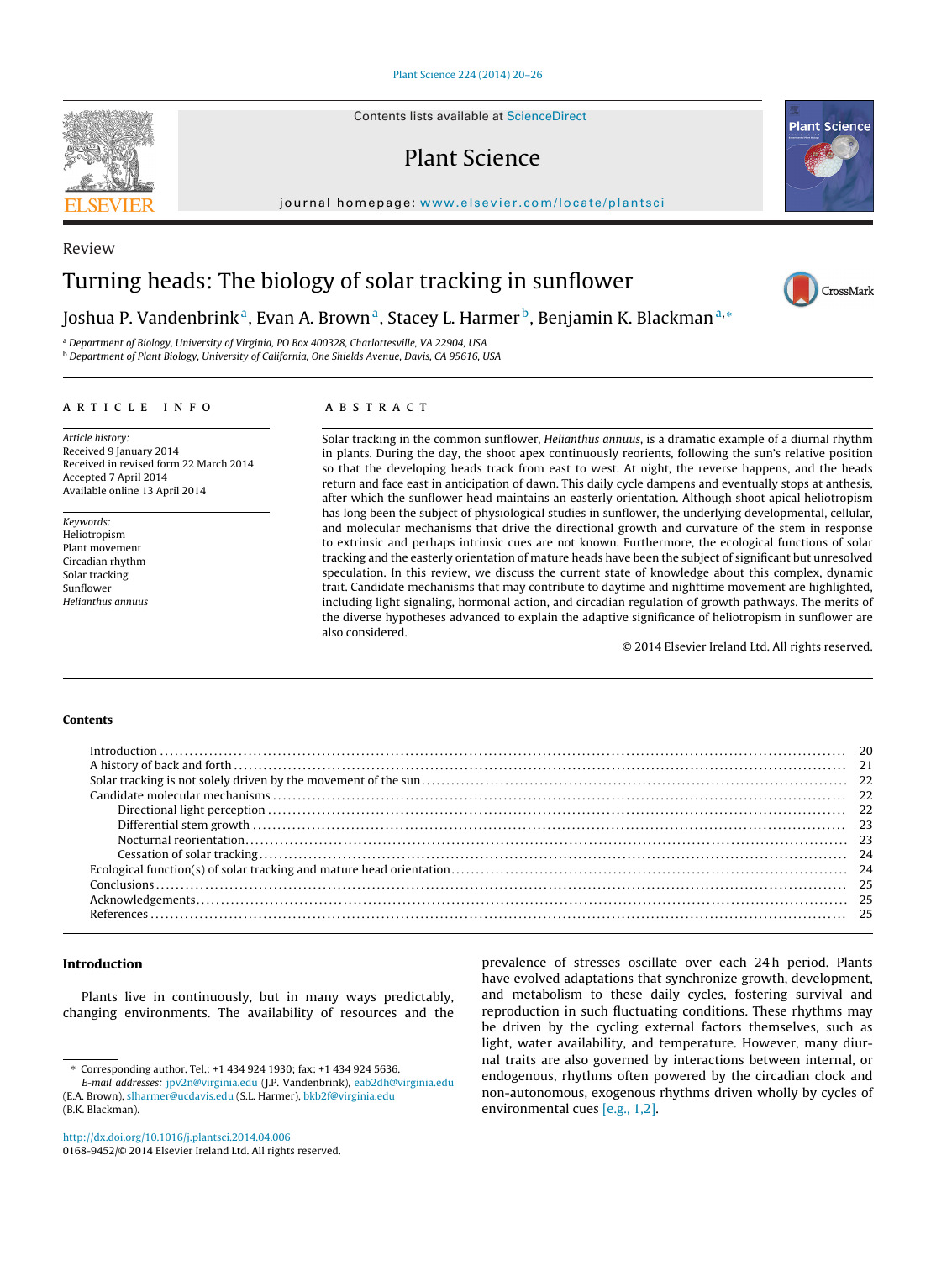<span id="page-1-0"></span>

**Fig. 1.** The sunflower shoot apex tracks the sun during the day and reorients at night, facing east well before sunrise. (A) Stills from a time-lapse photography series taken every 30 minutes using a consumer camera and a dim-solar powered light to enable photography (West = left). Plants were grown in pots in the field in Davis, California, and images were taken when the plants were ∼2 months old. (B) Daily cycles of the stem angle relative to the horizontal plane (90◦ = skyward orientation) measured at first node below apex.

Source: S. Harmer.

Solar tracking, or heliotropism, of developing sunflowers is one ofthe most conspicuous diurnal rhythms observed in plants (Fig. 1). The term heliotropism was first introduced by Augustin Pyramus de Candolle [\[3\]](#page-5-0) and later used by Charles Darwin [\[4\]](#page-5-0) to refer to any form of plant movement in response to incident light. However, today we recognize distinct categories of plants movements in response to light. By far the best-studied phenomenon is phototropism, typically described as a growth-mediated movement in response to unilateral light that is integrated with gravitropic responses, producing a sustained curvature [\[5\].](#page-5-0) In contrast, heliotropism is a more dynamic and oscillatory form of plant movement by which some or all of an individual's aerial tissues continually shift their orientation throughout the day, following or avoiding the ever-changing position of the sun or, in experimental conditions, another steadily moving source of photosynthetically active radiation. Often this is accompanied by a nocturnal reorientation, the movement under complete dark of the tracking organs back to an easterly orientation prior to dawn. All of these movements are distinct from circumnutation, a spiraling or elliptical movement that is observed in many plants, including sunflower. Circumnutation is driven by endogenous rhythms so that the movement occurs with an ultraradian period, though parameters of the movement can also be modulated by circadian rhythms [\[6\].](#page-5-0)

Both heliotropism and phototropism can be growth-mediated or turgor-mediated. The physiological mechanisms that govern turgor-mediated heliotropismofleaves have been intensively studied and reviewed in detail elsewhere [\[5\].](#page-5-0) In these plants, reversible changes in cell turgor involving specialized organs called pulvini are responsible for the heliotropic movement [\[5\].](#page-5-0) Pulvinus-driven movements can be exceptionally rapid. For instance, a moving experimental light source can drive Lavatera cretica leaves to reorient as rapidly as 40◦ per hour [\[7\].](#page-5-0) However, many heliotropic plant structures, especially the stems and peduncles subtending inflorescences and floral organs, lack pulvini. Heliotropism is mediated in these organs through localized patterns of growth by irreversible cell expansion [\[5,8\].](#page-5-0) The physiological mechanisms governing this form of movement have received limited study, and

whether the same processes drive growth-mediated heliotropism of shoot apices and growth-mediated phototropism of seedlings is a major open question. Here, we examine what is known and what remains to be learned with respect to growth-mediated heliotropism, specifically focusing on the dramatic heliotropic movements of sunflower heads.

In the common sunflower, Helianthus annuus, leaves, apical buds, and developing inflorescences are diaheliotropic, changing their position and facing normal to the sun throughout the day. This is in contrast to paraheliotropism, which results in movement to maintain a parallel orientation to incident light. At night, sunflower organs undergo movement not mediated by light, reorienting to an easterly orientation by dawn (Fig. 1). Although phototropic bending can be elicited in the hypocotyls of young sunflower seedlings [\[9,10\],](#page-5-0) heliotropic movement of the shoot apex does not begin until later developmental stages [\[10,11;](#page-5-0) [B.](#page-5-0) [Blackman,](#page-5-0) [S.](#page-5-0) [Harmer,](#page-5-0) [unpublished](#page-5-0) [data\],](#page-5-0) indicating fundamental differences exist that distinguish these two processes. Notably, and contrary to conventional wisdom, solar tracking of sunflower inflorescences slows to a halt by anthesis, and then the mature blooms maintain an easterly orientation until senescence [\[10,12\].](#page-5-0)

Although solar tracking of sunflower apical buds and inflorescences has long been observed, it would not be an exaggeration to say that it has been the inspiration for more poetry [\[e.g.,](#page-5-0) [13,14\]](#page-5-0) than scientific publications. Investigators have largely focused on sunflower leaf heliotropism  $[e.g., 15,16]$  $[e.g., 15,16]$ . Early, detailed studies of the movement of the inflorescence date back over a century [\[11,17\],](#page-5-0) but this trait largely has not been studied in the context of major advances in our understanding of plant growth or with modern techniques. Consequently, many aspects of the physiology, development, and ecological function of solar tracking remain unexplained. Recent genetic and genomic advances [\[e.g.,](#page-5-0) [18–20\]](#page-5-0) poise sunflower to be a strong, tractable model system for revealing the basic mechanisms underlying growth-mediated heliotropism. Here, we review the state of our knowledge regarding solar tracking in sunflower with the purpose of highlighting open questions and raising hypotheses to be addressed by future efforts that take advantage of these new experimental resources.

#### **A history of back and forth**

Fascination with solar tracking dates back at least to the time of ancient Greece, and the Roman poet Ovid penned the myth of the nymph Clytie in his Metamorphoses [\[21\].](#page-5-0) After being jilted by her lover, the sun god Helios, the languishing Clytie stared at the sun from the same outcrop for nine days, after which she transformed into a rooted, heliotropic plant. Ovid could not have drawn his inspiration from sunflower because H. annuus and its relatives are native to North America, and he most likely had a member of the genus Heliotropium in mind. Many other plants have similar forms of inflorescence or floral heliotropism, including Chrozophora tinctoria (Euphobiaceae), Xanthium strumarium (Asteraceae), and diverse arctic and alpine species [\[5,22\].](#page-5-0)

Sunflower derives its name in many languages from its reputation for solar tracking (Spanish: girasol is a compound of "to spin" and "sun"; French: tournesol is a compound of "to turn" and "sun"). Nonetheless, due to the common misconception that heliotropism continues past anthesis, the status of sunflower as a solar tracking plant has frequently been questioned. This dates back as early as European herbalists' descriptions of New World plants in the 1500s: "some have reported it to turn with the sun, the which I could never observe, although I have endeavored to find out the truth of it" [\[23\].](#page-5-0) In the late 1800s, several reports claimed that sunflowers did not track the sun and argued that the name was instead derived originally from the resemblance of the flower's disk and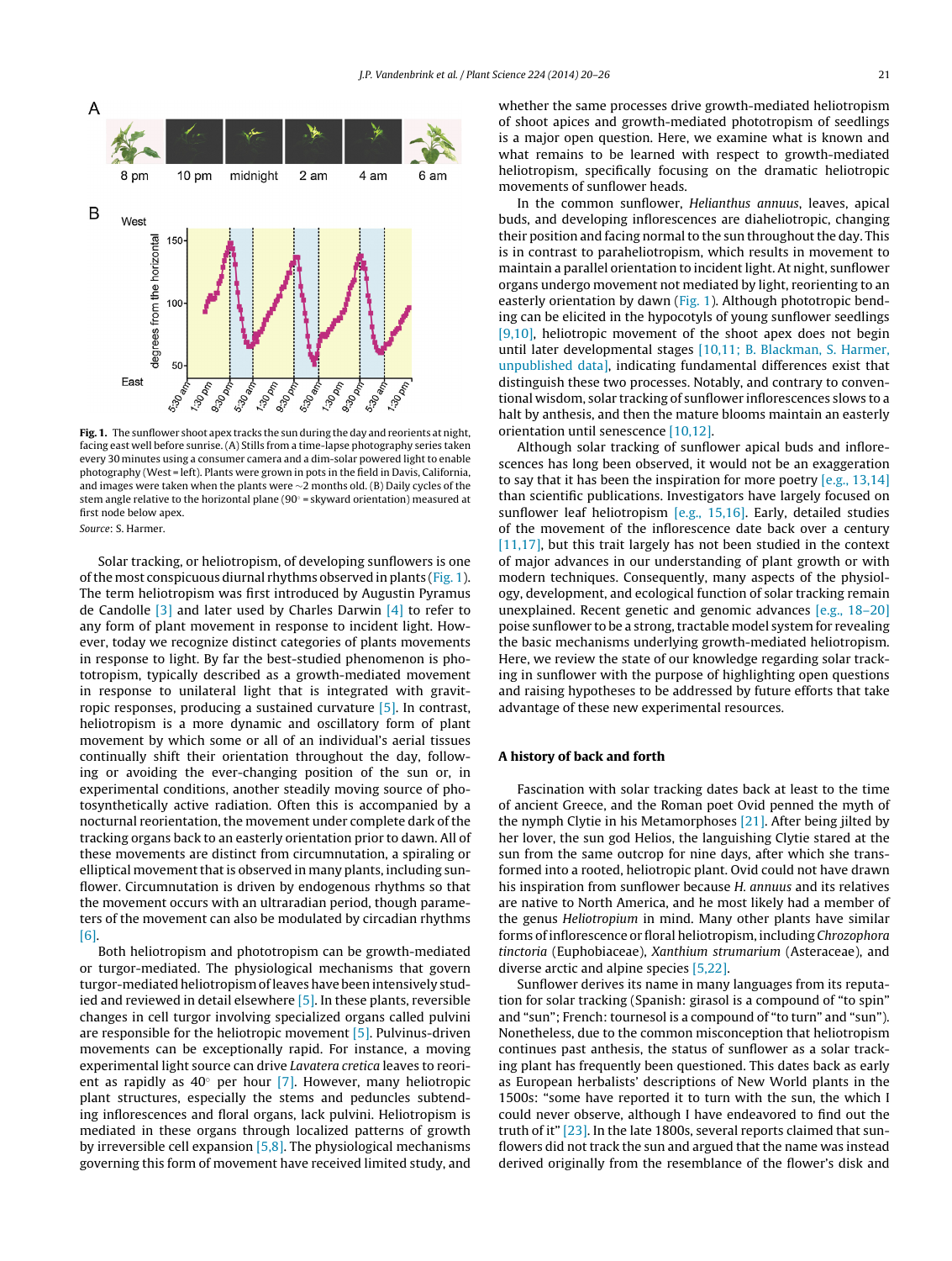rays to the sun [\[24,25\].](#page-5-0) This debate was settled by two seminal studies that, along with other evidence, provided photographs detailing the daily east to west movements of the developing heads of domesticated sunflower, wild H. annuus, and additional wild relatives [\[11,17\].](#page-5-0)

# **Solar tracking is not solely driven by the movement of the sun**

The majority of studies focusing on solar tracking by sunflower inflorescences have been at the organismal level, focusing on the environmental signals that drive the behavior, the tissues that interpret those cues, and how asymmetric growth alters stem curvature over the course of diurnal cycles and across developmental stages. One major cue is obvious: solar tracking requires a moving light source. Plants grown in greenhouses or growth chambers with consistent overhead lighting do not display heliotropic movement, indicating that the behavior is dependent on a dynamic, directional light source [\[12\].](#page-5-0)

The sun is below the horizon at night, however, suggesting that other signals are responsible for the nocturnal reorientation of the shoot apex from west to east. This nighttime movement is not completely synchronized with the progress of west-to-east reorientation by leaves, and it is much more rapid than the daytime tracking, with angular velocities twice as high the rate of daytime head movement [\(Fig.](#page-1-0) 1) [\[11,26\].](#page-5-0) Furthermore, the full heliotropic cycle continues, though sometimes with diminished amplitude, through cloudy days, suggesting that an entrained, endogenous rhythm maintains the movement in the field in the absence a strong directional light cue [\[10,11\].](#page-5-0) Experimental evidence also supports the existence of regulation by endogenous signals. Sunflower plants rotated 180◦ in the field during the night maintain the original trajectory of their oscillation and only reverse their movement, recoordinating rhythmic bending of the stem with the direction of sunrise and sunset, after several days in the new orientation [\[10\].](#page-5-0) Reorientation experiments have yielded analogous results for leaf heliotropism in Malva neglecta [\[27\].](#page-5-0)

An optimal level of water availability is also necessary for sunflower to move robustly. Wilting in drought-stressed plants arrests solar tracking. Less obviously, rainy weather that saturates the ground prevents solar tracking, and this inhibitory effect is maintained under clear skies until the soil dries to permissive moisture levels [\[11\].](#page-5-0)

The leaves, rather than the heads or stem, may be the organs that receive the stimulus that results in solar tracking of sunflower stems. While decapitation or lateral wounding of the stem along the curving area does not stop the diurnal movement, delamination does [\[10,11\].](#page-5-0) A developmental component to the involvement of leaves as the source of the behavioral stimulus has been described [\[11\].](#page-5-0) Removal of portion of the shoot with young leaves (<4 cm) in length) prevented tracking only after the passage of several days. Removal of mature leaves (>4 cm) halted tracking, though tracking resumed as young leaves reached maturity [\[11\].](#page-5-0) Although these observations suggest that mature leaves are critical for the induction and maintenance of the rhythmic stem movement, these results do not distinguish whether the mature leaves function as the location of light reception, the source of a diffusible signal, and/or the source of energy to support the movement. Disentangling these possibilities will require further experimental studies that manipulate light interception physically or genetically in an organ-specific manner. A role for non-foliar structures in phototropism or heliotropism is not unprecedented. Reception for the light stimulus driving floral heliotropism in snow buttercups (Ranunculus adoneus) occurs in the peduncles subtending moving flowers [\[8\],](#page-5-0) and phototropic movements by de-etiolated sunflower

seedling hypocotyls occur even when the shoot tip and cotyledons are covered with foil or removed [\[9\].](#page-5-0)

If the mature leaves do perceive the arc of the sun's movement throughout the day, how they do so is unknown. The mechanism may be similar to that governing the phototropic curvature of young seedlings, where differential interception of irradiance by illuminated and shaded organs on opposite sides of a plant sets up a gradient that when translated at the molecular level drives differential growth [\[10\].](#page-5-0) However, a model of light interception parameterized with positional information taken on growing sunflowers found no difference in the irradiance upon leaves growing on the eastern and western sides of plants [\[12\].](#page-5-0) Alternatively, changes in orientation could result when incident light is oblique to the leaf surface but not when light is normal to it, a mechanism known as vectorial excitation that is well described for leaf heliotropism in *L. cretica* [\[5\].](#page-5-0)

There has been no detailed examination of the developmental or cellular basis for differential lateral stem growth. Still, a few reports partially address these questions. As mentioned above, no pulvini specialized to generate turgor-mediated movements have been described in the sunflower stem. Moreover, the rhythmic movement of heads ceases at anthesis when leaf cell expansion is also complete, and this coincident timing has led several authors to conclude that the movement is growth-mediated [\[5,12\].](#page-5-0) However, direct observations of localized growth rates and cellular dynamics  $[e.g.$  as performed in 8 on both sides of the curving stem throughout a diurnal cycle remain necessary to confirm this inference.

#### **Candidate molecular mechanisms**

Even considering this modest set of insights from previous work, it is clear that heliotropic movement by the developing sunflower inflorescence is a complex, cyclical process that is likely orchestrated through the action of multiple intrinsic and extrinsic signaling pathways. Given the features discussed above, one can posit that some or all of the following mechanisms may be involved: (1) from dawn to dusk, perception of a directional light source; (2) initiation of differential growth of lateral stem segments, paced to the east-to-west movement of the light source throughout the day; (3) a light-independent and likely entrained driver involved in the reversed differential lateral stem growth during the night that reorients the shoot apex from facing west to facing east before sunrise; and (4) a molecular signal or structural change that slows and stops the movements at anthesis. None of these putative mechanisms have been determined. However, a consideration of other growth responses in sunflower or heliotropic movements in other taxa suggests several candidate mechanisms, which we discuss in turn below.

#### Directional light perception

The steady change of stem curvature throughout the day that characterizes solar tracking may be driven by the ongoing stimulation of the mechanisms that generate permanent curvature of young sunflower hypocotyls as a phototropic response to persistent unilateral light  $[28]$ . These mechanisms have received a significant amount of study in sunflower, and considering their details is instructive [\[29–32\].](#page-5-0) For instance, when one cotyledon is shaded, directional growth occurs toward the illuminated cotyledon [\[10,29\].](#page-5-0) Notably, hypocotyls of de-etiolated seedlings bend toward direct illumination by blue light, but the same phototropic response is not observed with red light [\[33\].](#page-5-0) Bending of etiolated seedling hypocotyls is similarly dependent on light quality  $[9]$ . Notably, the precision of heliotropic leaf and floral movements is maintained with fidelity under blue light illumination but not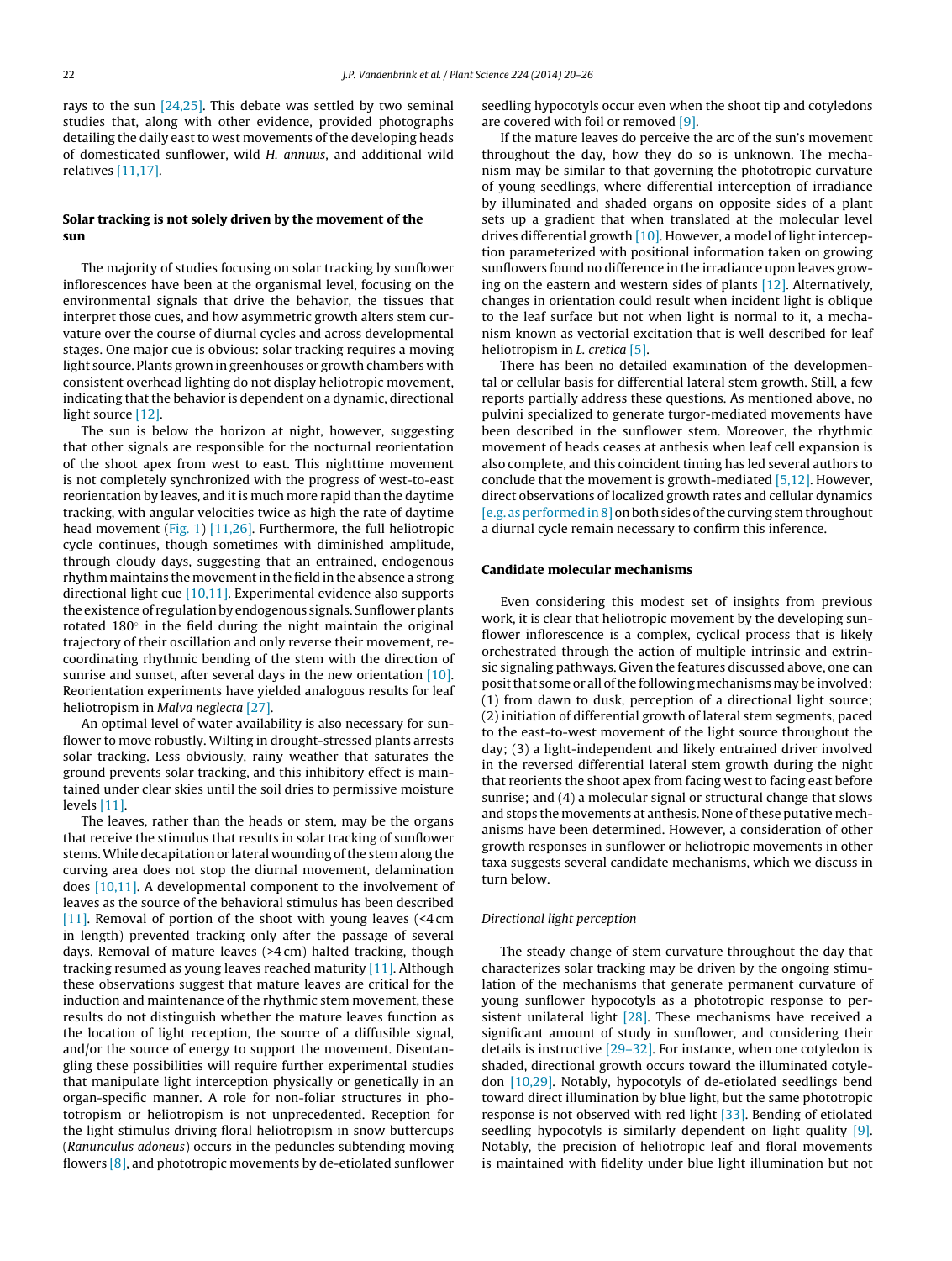under red light illumination in many species [\[e.g.,](#page-5-0) [22,27,34\],](#page-5-0) and exposure of one mature leaf to weak blue light results in the bending of the stem in juvenile sunflower plants [\[35\].](#page-5-0)

The hue-specificity in sunflower seedling phototropism implicates blue light photoreceptors, possibly cryptochromes or members of the ZEITLUPE gene family but most likely proteins homologous to the phototropins commonly involved in similar responses in higher plants [\[reviewed](#page-5-0) [in](#page-5-0) [36\].](#page-5-0) For instance, the leaves, petioles, and inflorescences of phototropin 1 and phototropin 2 double mutant Arabidopsis thaliana plants fail to reorient when a unilateral blue light source is moved to a new fixed position [\[37,38\].](#page-5-0) Notably, in wild-type Arabidopsis plants, these movements are reversible, and a subset of these movements occur with angular velocities comparable to those seen for leaf heliotropism in other plant species in field environments [\[5\].](#page-5-0) However, whether phototropins function directly as "heliotropins" that provide a capacity to follow the transit of a continuously moving light source has not been confirmed in any system and is a clear direction for further investigation.

Although bending does not occur in response to red light alone in many systems, red light may still play a secondary role in lightdriven movements [\[5,36\].](#page-5-0) For example, the effect of a unilateral blue light source is accentuated under ambient red light, leading to significantly more rapid morphological and electrophysiological responses by young sunflower stems [\[35\].](#page-5-0) How red-light sensing phytochromes interact with the blue-light receptors to facilitate these movements is another key area for future research.

#### Differential stem growth

Though the signals regulating differential stem growth during heliotropism have not been described, the molecular signals that regulate phototropic bending of the sunflower hypocotyl in response to unilateral illumination have been subject to substantial investigation and may provide some insight. Auxin-mediated processes have received the most attention. For instance, initial work in other systems, most notably the oat coleoptile, led to the formulation of the Cholodny–Went hypothesis, which proposes that the bending of growing plants toward a light source is caused by differential transport of auxin from illuminated areas into shaded areas of plants [\[39\].](#page-5-0) Consistent with this hypothesis, an early study reported an asymmetrical release of auxin in exudates obtained from the illuminated and shaded sides of sunflower seedlings split into longitudinal halves, as determined by an oat coleoptile curvature bioassay [\[29\].](#page-5-0) Contrary to the Cholodny–Went hypothesis though, this difference was shown to result from increased production of auxin by shaded cotyledons rather than differential lateral auxin transport.

Subsequent work has disputed the importance of a lateral auxin gradient in sunflower phototropism. The difference in auxin content between illuminated and shaded sides of sunflower seedlings has not been replicated despite repeated efforts and use of direct measures of auxin molecule content [\[9,30,31\].](#page-5-0) More recent evidence from sunflower and several other species supports an alternative model in which phototropic stem curvature is caused by the generation of auxin inhibitors in illuminated tissue [\[40\],](#page-5-0) and a series of elegant studies has specifically implicated the auxin inhibitor 8-epixanthatin in sunflower. This compound occurs in higher concentrations in the illuminated side of sunflower seedlings, and these levels are significantly correlated with differences in growth rates and the amount of stem bending toward a unilateral light source [\[32,41\].](#page-5-0)

Electrophysiological signaling may act as part of or in parallel to auxin signaling. In young sunflower plants, targeted blue light illumination of one leaf in a pair under ambient red light causes the epidermal pH of adjacent stem tissue to decrease within minutes,

coincident with stem bending [\[35\].](#page-5-0) These more acidic conditions may promote the activity of proteins called expansins that increase the plastic extensibility of cell walls. Because illumination also causes hyperpolarization of leaf cell plasma membranes [\[35\],](#page-5-0) protons extruded from mesophyll cells and transported to the stem may be the direct cause of the stem acidification. However, further experimental manipulations are required to demonstrate that these two phenomena are causally related and not driven by different processes stimulated by the same combination of blue and red light conditions.

Gibberellins and hydraulic signaling have also been implicated in phototropism in sunflower. Unilateral light induces release of ∼8× greater quantities of diffusible gibberellin from the shaded side than from the illuminated side of a sunflower shoot tip bisected with a glass barrier  $[42]$ . A water potential difference is also transmitted from illuminated and shaded cotyledons to the peripheral hypocotyl tissues below them  $[43]$ , but the mechanistic significance of these phenomena to the bending of the stem is an open question in need of further exploration by experimental manipulation. Nonetheless, auxins, gibberellins, and their inhibitors remain prime candidates for mediating the differential lateral stem growth that characterizes heliotropic movement of the sunflower inflorescence. Characterizing and genetically or biochemically manipulating the daily dynamics of their synthesis and transport is likely to be a promising avenue for further understanding the regulation of this spatially and temporally complex growth-mediated movement.

# Nocturnal reorientation

The mechanisms underlying nighttime movements of heliotropic organs are less well studied and less conserved in other species, leaving the signals responsible for the nocturnal reorientation of sunflower heads back from west-facing to fully erect to east-facing as a source of great speculation. The more rapid speed of the nighttime movement has led some to hypothesize the involvement of mechanical signals that manifest themselves as the release of an endogenous 'spring' [\[26\].](#page-5-0) The energy invested by actively winding the spring during the day is proposed to translate to an unhindered release during the night.

A more concretely rooted hypothesis asserts a major role for the circadian clock. The circadian clock influences most aspects of plant physiology, gating the timing of many daily growth and metabolic functions so that they occur in rhythmic anticipation of the optimal activity period during a diurnal cycle  $[1]$ . The nighttime movement that positions the shoot apex to face east at dawn  $(Fig, 1)$  and the delayed reset to solar tracking following an 180◦ rotation are both hallmarks consistent with an entrained circadian rhythm [\[10\].](#page-5-0) Evidence for 'memory' of previous movements or positions in other solar tracking species is variable however [\[e.g.,](#page-5-0) [27,44\].](#page-5-0) For instance, snow buttercups (R. adoneus) fail to achieve a morning eastward orientation in the absence of directional blue light at sunrise [\[22\].](#page-5-0) Consequently, more thorough experimental manipulations (e.g., extension or reduction of diurnal cycle length) or genetic studies (e.g., generation of sunflower clock mutants) remain necessary to confirm a role of the circadian clock in this aspect of solar tracking behavior. In addition, studies are sorely needed to determine whether the endogenous rhythms driving nocturnal reorientation act through the same or unique hormonal and electrophysiological means as those that are used for daytime tracking in response to directional light cues.

The circadian clock has been implicated in other forms of periodic growth mediated by rhythmic cell expansion  $[45,46]$ , and as noted above, the differential regulation of lateral cell expansion at different times of day is a plausible mechanism for the generation of stem curvature and directional growth. This could be due either to oppositely-phased coupling between central clock and growth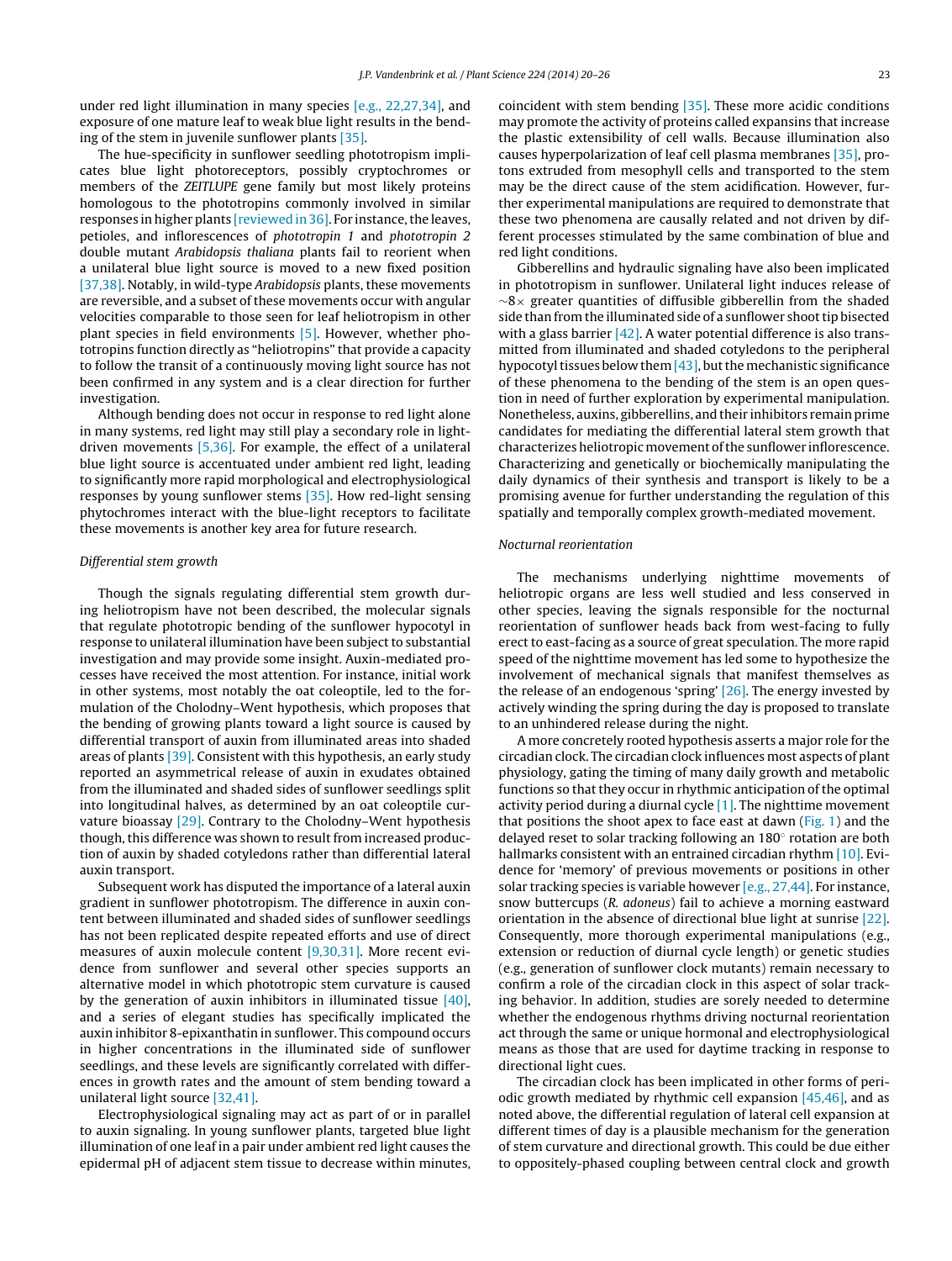pathways, or oppositely-phased entrainment of the central clock on the east and west sides of a stem. Either finding would be a paradigm-shifting result, since differential circadian phase regulation within a single organ has been reported in the mammalian brain  $[47]$  but no similar finding has been reported in plants or other non-neural tissues.

#### Cessation of solar tracking

It is currently unknown what mechanistic changes result in the reduction in apical heliotropic movement with age as sunflowers approach anthesis, and unlike the other aspects of solar tracking, few inferences based on analogous movements within sunflower or other species suggest themselves. For instance, foliar heliotropism in sunflower continues past anthesis, albeit at a dampened amplitude, after apical heliotropism stops [\[10,12,16\].](#page-5-0) Several possible, non-mutually exclusive developmental mechanisms may contribute to the cessation of solar tracking. First, the signals promoting general vegetative growth may cease.As noted above, aerial leaf expansion also trails off at anthesis, the developmental stage at which the plant begins investing its resources in seed production. Second, new and unknown mobile signals, possibly produced by the mature head, may actively repress lateral stem growth in the afternoon and evening. Finally, mechanical stress from the increasingly weighty head could elicit changes to the composition of cell walls in the subtending stem such that these cells provide better support but are less easily and flexibly expanded.

# **Ecological function(s) of solar tracking and mature head orientation**

Although the ecological function of solar tracking is well-studied for sunflower leaves [\[15,16\]](#page-5-0) and the flowers of some species [\[48,49\],](#page-6-0) it has not been examined for developing sunflower inflorescences. This gap is surprising given that abundant hypotheses have been advanced proposing that solar tracking has adaptive effects through (i) increased light reception and/or (ii) altered head temperature. The former possibility has been addressed in the context of leaf heliotropism. Photosynthesis in plants with solar-tracking leaves has been estimated to be 9.5% greater than photosynthesis with an optimum arrangement of fixed leaves due to increased light interception [\[15\].](#page-5-0) Solar tracking by the inflorescence may similarly allow for more efficient capture of incident light and, consequently, production of photosynthate by the young leaves that subtend the shoot apex. These leaves may be constrained from independent heliotropic movement by their short petioles and tight clustering prior to internode elongation. Likewise, heliotropism may also increase light capture by the green involucral bracts that envelop developing sunflower heads during the period between budding and anthesis. The photosynthetic contribution of bracts is an order of magnitude smaller compared to the contribution of leaves [\[50\].](#page-6-0) Nonetheless, this may be biologically significant for supporting the growth of energetically costly reproductive structures in stressful and changing environments. Indeed, subtending foliar structures make important contributions to grain filling and harvest yield in other species  $[51]$ . Estimates of light interception at the crop canopy level obtained through 3-D simulation modeling with or without leaf and stem heliotropism are only marginally different, however [\[52\].](#page-6-0)

Shoot apical heliotropism may generally serve an ecological function in maintaining higher and more constant heat loads throughout diurnal cycles. Potential advantages of higher temperatures may include greater pollinator recruitment to open flowers, the hastening of seed development, or improved seed set. Some evidence in support of these hypotheses has been amassed. For

instance, exposure of plants to temperatures below 20 ◦C during the period of floret differentiation decreases the number of flowers per disk that develop pericarps and dehiscent floral organs at maturity [\[53\].](#page-6-0)

More targeted physiological characterization and experimental manipulations are needed to fully test these proposed ecological functions, particularly involving wild sunflower. An important and common oversight in these adaptive stories is that they have been predominantly advanced and evaluated from the perspective of the cultivated plant even though solar tracking evolved in wild progenitors that possess extremely different branching architectures. Unlike the unbranched cultivated oilseed or confectionary forms that yield a single large or exceptionally large head with large seeds, wild H. annuus are highly branched plants with many small heads that produce many, though often fewer, small seeds. As a consequence, minor advantages in light interception that result from leaf and stem heliotropism in cultivated sunflower [\[15\]](#page-5-0) may have much stronger physiological impacts in highly branched, small headed wild species with greater opportunity for self-shading. Likewise, a more convincing case for the role of heliotropism in pollinator recruitment can be made in the context of wild plants: the proposed higher heat load of developing buds may provide pollinator warming stations proximate to stationary, open disks that have matured past anthesis. Because branching architecture and head number vary among species [\[54\],](#page-6-0) a wider taxonomic survey for solar tracking may identify phylogenetic patterns that yield further insight into the ecological function of this trait.

Many adaptive hypotheses have been ventured to explain the ecological function of the final eastward orientation of blooming sunflower disks as well. It is clear that facing one of the cardinal directions rather than skyward is adaptive, as the narrower perch reduces seed depredation by birds [\[55\].](#page-6-0) However, the question of "Why east?" has been the target of much unresolved speculation.

Most hypotheses consider the influence of orientation on diurnal cycles in head temperature. For instance, it has been proposed that the eastward orientation permits greater reception of radiation in the morning, thus allowing the more rapid drying of morning dew and reducing the opportunity for fungal establishment [\[12\].](#page-5-0) Warmer morning temperatures may facilitate pollinator recruitment during the period of initial anther emergence and pollen presentation [\[56\].](#page-6-0) Alternatively, some have suggested eastward orientation reduces heat load especially during afternoon periods of high irradiance  $[55]$ . Maintaining cooler floret temperatures may boost yield or fitness by preventing reductions in pollen viability and fertilization (pollen sterility increases at temperatures  $>30^{\circ}C$ ) or improving grain filling during seed development [\[55,57\].](#page-6-0) None of these advantages are mutually exclusive, but some of these functions may be an incidental byproduct rather than the original adaptive function. It is also possible that eastward head orientation is not an adaptation at all but instead a pleiotropic consequence of the interaction of endogenous and external signals during developmental cessation of heliotropic movement.

Limited evidence bearing upon these hypotheses has been collected. Head temperatures are always elevated relative to ambient daytime temperature. More critically, the heat load of the faces of eastward oriented sunflowers has been shown to be 3–8 ℃ lower than the faces of heads constrained to face skyward at midday [\[12,56\].](#page-5-0) Manipulations of head reflectance and vertical vs. horizontal orientation have also suggested that higher temperatures are associated with more rapid seed maturation and reduced grain filling [\[57\].](#page-6-0) Although these findings are suggestive, teasing apart the various hypotheses advanced regarding the ecological function of the specifically eastward head orientation will require temperature monitoring over complete diurnal cycles along with a joint assessment of impacts on the performance of wild and cultivated plants manipulated to face various orientations.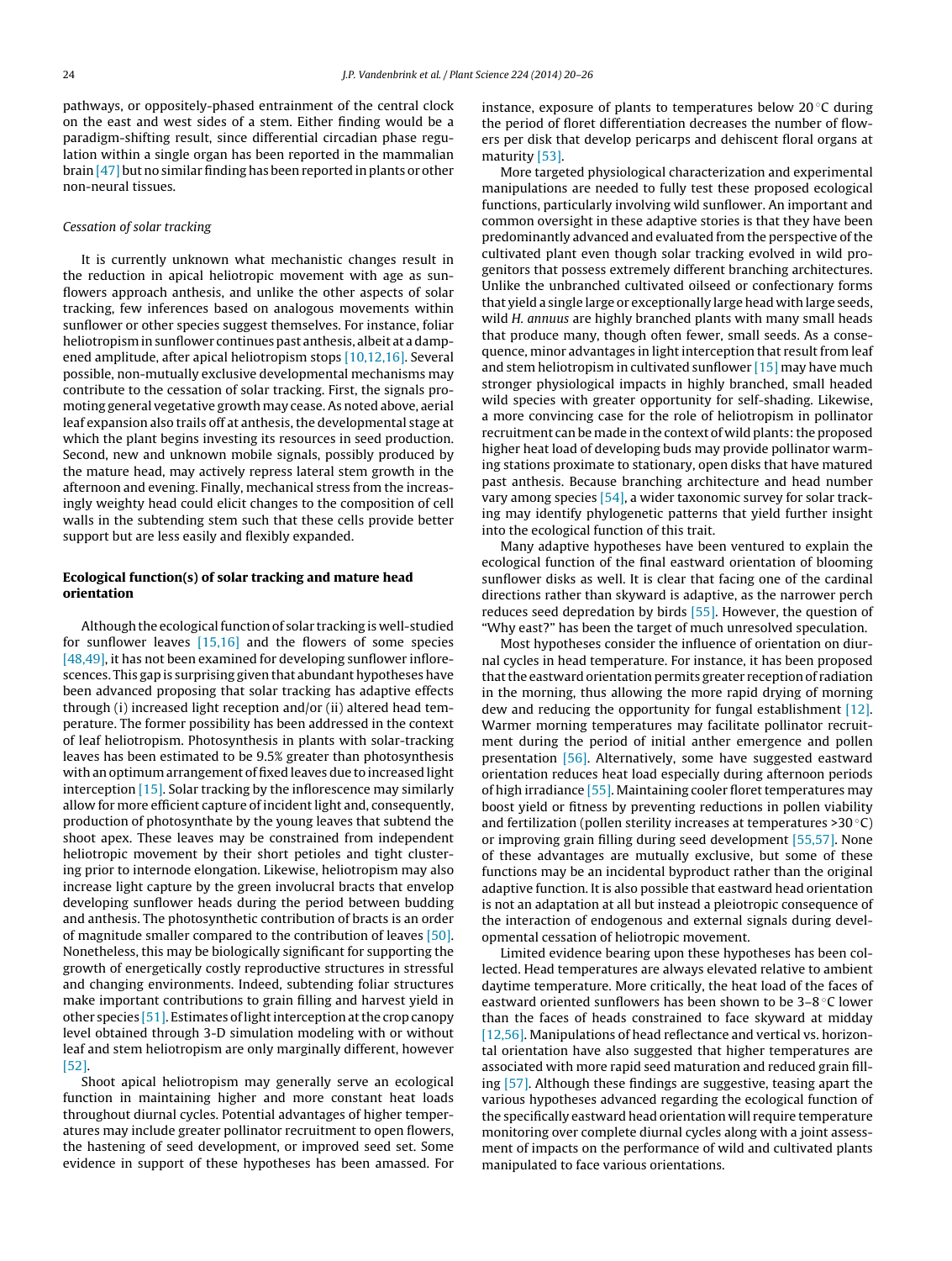#### <span id="page-5-0"></span>**Conclusions**

Solar tracking by sunflower stems is a fascinating, developmentally and environmentally dynamic trait about which much is left to discover. Many open questions remain about its phenomenology, underlying mechanisms, and environmental significance, and we have endeavored here to specifically highlight key avenues for future research in each of these areas. The complex regulation of the movement over both daily and ontogenetic time scales by putative endogenous cues as well as light and perhaps other environmental signals suggests that understanding their respective roles will yield novel insights into how plant growth is continuously and adaptively tuned to changing environments. In addition, understanding the mechanisms that regulate shoot apical heliotropism and the ecological advantages provided by the behavior may help identify new pathways or genetic variants that can be utilized for improvement of sunflower and other crop plants.

One central question that particularly needs to be addressed in the future is whether or not the mechanisms governing phototropism in sunflower seedlings and heliotropism by inflorescences are fundamentally different. Detailed characterization of the anatomical, ionic, and hormonal changes associated with stem bending under a series of light conditions (fixed vs. moving, blue vs. red, varied diurnal cycle lengths, etc.) and at multiple developmental stages will be necessary to address this problem. If the dichotomy is trivial, then a number of candidate pathways suggest themselves, and the phenomenon may be more tractably studied under controlled conditions. To the extent that the processes differ, either in the daytime interpretation of directional light cues or in the nighttime incorporation of endogenous rhythms, mechanistic insight into sunflower heliotropism may shed new and unique insights into the ways that intrinsic and extrinsic signals are integrated to regulate plant growth.

The new genetic and genomic resources being developed for sunflower promise to greatly accelerate such work. A draft genome has recently become available [\(www.sunflowergenome.org](http://www.sunflowergenome.org/)), and the assembly is currently being anchored to dense genetic and physical maps and annotated with extensive transcriptome sequencing datasets [18]. These resources will foster candidate gene identification through transcriptomic comparisons of lateral stem sections in tracking and top lit non-tracking plants. Recent advances facilitating reverse genetics through targeted induced lesions and germline transformation will allow targeted alteration of candidate genes [19]. In addition, recently generated germplasm resources – including advanced generation recombinant inbred lines and association mapping panels [18,20] – will provide powerful tools for connecting natural allelic variation to phenotypic variation in solar tracking.

#### **Acknowledgements**

This work was funded by support from National Science Foundation Plant Genome Research Program (NSF-IOS 1238040) to S.L.H. and B.K.B. and a University of Virginia Harrison Undergraduate Research Fellowship to E.A.B. The authors thank Jonathan Gressel for his advice and patience as well as several anonymous reviewers for their comments.

#### **References**

- [1] [S.L.](http://refhub.elsevier.com/S0168-9452(14)00081-8/sbref0005) [Harmer,](http://refhub.elsevier.com/S0168-9452(14)00081-8/sbref0005) [The](http://refhub.elsevier.com/S0168-9452(14)00081-8/sbref0005) [circadian](http://refhub.elsevier.com/S0168-9452(14)00081-8/sbref0005) [system](http://refhub.elsevier.com/S0168-9452(14)00081-8/sbref0005) [in](http://refhub.elsevier.com/S0168-9452(14)00081-8/sbref0005) [higher](http://refhub.elsevier.com/S0168-9452(14)00081-8/sbref0005) [plants,](http://refhub.elsevier.com/S0168-9452(14)00081-8/sbref0005) [Annu.](http://refhub.elsevier.com/S0168-9452(14)00081-8/sbref0005) [Rev.](http://refhub.elsevier.com/S0168-9452(14)00081-8/sbref0005) [Plant](http://refhub.elsevier.com/S0168-9452(14)00081-8/sbref0005) [Biol.](http://refhub.elsevier.com/S0168-9452(14)00081-8/sbref0005) [60](http://refhub.elsevier.com/S0168-9452(14)00081-8/sbref0005) [\(2009\)](http://refhub.elsevier.com/S0168-9452(14)00081-8/sbref0005) [357–377.](http://refhub.elsevier.com/S0168-9452(14)00081-8/sbref0005)
- [2] [D.](http://refhub.elsevier.com/S0168-9452(14)00081-8/sbref0010) [Alabadi,](http://refhub.elsevier.com/S0168-9452(14)00081-8/sbref0010) [M.A.](http://refhub.elsevier.com/S0168-9452(14)00081-8/sbref0010) [Blazquez,](http://refhub.elsevier.com/S0168-9452(14)00081-8/sbref0010) [Molecular](http://refhub.elsevier.com/S0168-9452(14)00081-8/sbref0010) [interactions](http://refhub.elsevier.com/S0168-9452(14)00081-8/sbref0010) [between](http://refhub.elsevier.com/S0168-9452(14)00081-8/sbref0010) [light](http://refhub.elsevier.com/S0168-9452(14)00081-8/sbref0010) [and](http://refhub.elsevier.com/S0168-9452(14)00081-8/sbref0010) [hormone](http://refhub.elsevier.com/S0168-9452(14)00081-8/sbref0010) [signaling](http://refhub.elsevier.com/S0168-9452(14)00081-8/sbref0010) [to](http://refhub.elsevier.com/S0168-9452(14)00081-8/sbref0010) [control](http://refhub.elsevier.com/S0168-9452(14)00081-8/sbref0010) [plant](http://refhub.elsevier.com/S0168-9452(14)00081-8/sbref0010) [growth,](http://refhub.elsevier.com/S0168-9452(14)00081-8/sbref0010) [Plant](http://refhub.elsevier.com/S0168-9452(14)00081-8/sbref0010) [Mol.](http://refhub.elsevier.com/S0168-9452(14)00081-8/sbref0010) [Biol.](http://refhub.elsevier.com/S0168-9452(14)00081-8/sbref0010) [69](http://refhub.elsevier.com/S0168-9452(14)00081-8/sbref0010) [\(2009\)](http://refhub.elsevier.com/S0168-9452(14)00081-8/sbref0010) [409–417.](http://refhub.elsevier.com/S0168-9452(14)00081-8/sbref0010)
- [3] [A.P.](http://refhub.elsevier.com/S0168-9452(14)00081-8/sbref0015) [de](http://refhub.elsevier.com/S0168-9452(14)00081-8/sbref0015) [Candolle,](http://refhub.elsevier.com/S0168-9452(14)00081-8/sbref0015) [Physiologie](http://refhub.elsevier.com/S0168-9452(14)00081-8/sbref0015) [Végétale,](http://refhub.elsevier.com/S0168-9452(14)00081-8/sbref0015) [Béchet,](http://refhub.elsevier.com/S0168-9452(14)00081-8/sbref0015) [Paris,](http://refhub.elsevier.com/S0168-9452(14)00081-8/sbref0015) [1832.](http://refhub.elsevier.com/S0168-9452(14)00081-8/sbref0015)
- [4] [C.](http://refhub.elsevier.com/S0168-9452(14)00081-8/sbref0020) [Darwin,](http://refhub.elsevier.com/S0168-9452(14)00081-8/sbref0020) [F.](http://refhub.elsevier.com/S0168-9452(14)00081-8/sbref0020) [Darwin,](http://refhub.elsevier.com/S0168-9452(14)00081-8/sbref0020) [The](http://refhub.elsevier.com/S0168-9452(14)00081-8/sbref0020) [Power](http://refhub.elsevier.com/S0168-9452(14)00081-8/sbref0020) [of](http://refhub.elsevier.com/S0168-9452(14)00081-8/sbref0020) [Movement](http://refhub.elsevier.com/S0168-9452(14)00081-8/sbref0020) [in](http://refhub.elsevier.com/S0168-9452(14)00081-8/sbref0020) [Plants,](http://refhub.elsevier.com/S0168-9452(14)00081-8/sbref0020) [D.](http://refhub.elsevier.com/S0168-9452(14)00081-8/sbref0020) [Appleton](http://refhub.elsevier.com/S0168-9452(14)00081-8/sbref0020) [and](http://refhub.elsevier.com/S0168-9452(14)00081-8/sbref0020) [Com](http://refhub.elsevier.com/S0168-9452(14)00081-8/sbref0020)[pany,](http://refhub.elsevier.com/S0168-9452(14)00081-8/sbref0020) [New](http://refhub.elsevier.com/S0168-9452(14)00081-8/sbref0020) [York,](http://refhub.elsevier.com/S0168-9452(14)00081-8/sbref0020) [1897.](http://refhub.elsevier.com/S0168-9452(14)00081-8/sbref0020)
- [5] [D.](http://refhub.elsevier.com/S0168-9452(14)00081-8/sbref0025) [Koller,](http://refhub.elsevier.com/S0168-9452(14)00081-8/sbref0025) [Solar](http://refhub.elsevier.com/S0168-9452(14)00081-8/sbref0025) [navigation](http://refhub.elsevier.com/S0168-9452(14)00081-8/sbref0025) [by](http://refhub.elsevier.com/S0168-9452(14)00081-8/sbref0025) [plants,](http://refhub.elsevier.com/S0168-9452(14)00081-8/sbref0025) [in:](http://refhub.elsevier.com/S0168-9452(14)00081-8/sbref0025) [D.-P.](http://refhub.elsevier.com/S0168-9452(14)00081-8/sbref0025) [Häder,](http://refhub.elsevier.com/S0168-9452(14)00081-8/sbref0025) [M.](http://refhub.elsevier.com/S0168-9452(14)00081-8/sbref0025) [Lebert](http://refhub.elsevier.com/S0168-9452(14)00081-8/sbref0025) [\(Eds.\),](http://refhub.elsevier.com/S0168-9452(14)00081-8/sbref0025) [Photo](http://refhub.elsevier.com/S0168-9452(14)00081-8/sbref0025)[movement,](http://refhub.elsevier.com/S0168-9452(14)00081-8/sbref0025) [Elsevier,](http://refhub.elsevier.com/S0168-9452(14)00081-8/sbref0025) [Amsterdam,](http://refhub.elsevier.com/S0168-9452(14)00081-8/sbref0025) [2001,](http://refhub.elsevier.com/S0168-9452(14)00081-8/sbref0025) [pp.](http://refhub.elsevier.com/S0168-9452(14)00081-8/sbref0025) [833](http://refhub.elsevier.com/S0168-9452(14)00081-8/sbref0025)–[896.](http://refhub.elsevier.com/S0168-9452(14)00081-8/sbref0025)
- [6] [A.](http://refhub.elsevier.com/S0168-9452(14)00081-8/sbref0030) [Charzewska,](http://refhub.elsevier.com/S0168-9452(14)00081-8/sbref0030) [T.](http://refhub.elsevier.com/S0168-9452(14)00081-8/sbref0030) [Zawadzki,](http://refhub.elsevier.com/S0168-9452(14)00081-8/sbref0030) [Circadian](http://refhub.elsevier.com/S0168-9452(14)00081-8/sbref0030) [modulation](http://refhub.elsevier.com/S0168-9452(14)00081-8/sbref0030) [of](http://refhub.elsevier.com/S0168-9452(14)00081-8/sbref0030) [circumnutation](http://refhub.elsevier.com/S0168-9452(14)00081-8/sbref0030) [length,](http://refhub.elsevier.com/S0168-9452(14)00081-8/sbref0030) [period,](http://refhub.elsevier.com/S0168-9452(14)00081-8/sbref0030) [and](http://refhub.elsevier.com/S0168-9452(14)00081-8/sbref0030) [shape](http://refhub.elsevier.com/S0168-9452(14)00081-8/sbref0030) [in](http://refhub.elsevier.com/S0168-9452(14)00081-8/sbref0030) [Helianthus](http://refhub.elsevier.com/S0168-9452(14)00081-8/sbref0030) [annuus](http://refhub.elsevier.com/S0168-9452(14)00081-8/sbref0030)[,](http://refhub.elsevier.com/S0168-9452(14)00081-8/sbref0030) [J.](http://refhub.elsevier.com/S0168-9452(14)00081-8/sbref0030) [Plant](http://refhub.elsevier.com/S0168-9452(14)00081-8/sbref0030) [Growth](http://refhub.elsevier.com/S0168-9452(14)00081-8/sbref0030) [Regul.](http://refhub.elsevier.com/S0168-9452(14)00081-8/sbref0030) [25](http://refhub.elsevier.com/S0168-9452(14)00081-8/sbref0030) [\(2006\)](http://refhub.elsevier.com/S0168-9452(14)00081-8/sbref0030) [324–331.](http://refhub.elsevier.com/S0168-9452(14)00081-8/sbref0030)
- [7] [D.](http://refhub.elsevier.com/S0168-9452(14)00081-8/sbref0035) [Koller,](http://refhub.elsevier.com/S0168-9452(14)00081-8/sbref0035) [T.](http://refhub.elsevier.com/S0168-9452(14)00081-8/sbref0035) [Shak,](http://refhub.elsevier.com/S0168-9452(14)00081-8/sbref0035) [W.R.](http://refhub.elsevier.com/S0168-9452(14)00081-8/sbref0035) [Briggs,](http://refhub.elsevier.com/S0168-9452(14)00081-8/sbref0035) [Enhanced](http://refhub.elsevier.com/S0168-9452(14)00081-8/sbref0035) [diaphototropic](http://refhub.elsevier.com/S0168-9452(14)00081-8/sbref0035) [response](http://refhub.elsevier.com/S0168-9452(14)00081-8/sbref0035) [to](http://refhub.elsevier.com/S0168-9452(14)00081-8/sbref0035) [vectorial](http://refhub.elsevier.com/S0168-9452(14)00081-8/sbref0035) [excitation](http://refhub.elsevier.com/S0168-9452(14)00081-8/sbref0035) [in](http://refhub.elsevier.com/S0168-9452(14)00081-8/sbref0035) [solar-tracking](http://refhub.elsevier.com/S0168-9452(14)00081-8/sbref0035) [leaves](http://refhub.elsevier.com/S0168-9452(14)00081-8/sbref0035) [of](http://refhub.elsevier.com/S0168-9452(14)00081-8/sbref0035) [Lavatera](http://refhub.elsevier.com/S0168-9452(14)00081-8/sbref0035) [cretica](http://refhub.elsevier.com/S0168-9452(14)00081-8/sbref0035) [by](http://refhub.elsevier.com/S0168-9452(14)00081-8/sbref0035) [an](http://refhub.elsevier.com/S0168-9452(14)00081-8/sbref0035) [imme](http://refhub.elsevier.com/S0168-9452(14)00081-8/sbref0035)[diately](http://refhub.elsevier.com/S0168-9452(14)00081-8/sbref0035) [preceding](http://refhub.elsevier.com/S0168-9452(14)00081-8/sbref0035) [opposite](http://refhub.elsevier.com/S0168-9452(14)00081-8/sbref0035) [vectorial](http://refhub.elsevier.com/S0168-9452(14)00081-8/sbref0035) [excitation,](http://refhub.elsevier.com/S0168-9452(14)00081-8/sbref0035) [J.](http://refhub.elsevier.com/S0168-9452(14)00081-8/sbref0035) [Plant](http://refhub.elsevier.com/S0168-9452(14)00081-8/sbref0035) [Physiol.](http://refhub.elsevier.com/S0168-9452(14)00081-8/sbref0035) [135](http://refhub.elsevier.com/S0168-9452(14)00081-8/sbref0035) [\(1990\)](http://refhub.elsevier.com/S0168-9452(14)00081-8/sbref0035) [601](http://refhub.elsevier.com/S0168-9452(14)00081-8/sbref0035)–[607.](http://refhub.elsevier.com/S0168-9452(14)00081-8/sbref0035)
- [8] [R.A.](http://refhub.elsevier.com/S0168-9452(14)00081-8/sbref0040) [Sherry,](http://refhub.elsevier.com/S0168-9452(14)00081-8/sbref0040) [C.](http://refhub.elsevier.com/S0168-9452(14)00081-8/sbref0040) [Galen,](http://refhub.elsevier.com/S0168-9452(14)00081-8/sbref0040) [The](http://refhub.elsevier.com/S0168-9452(14)00081-8/sbref0040) [mechanism](http://refhub.elsevier.com/S0168-9452(14)00081-8/sbref0040) [of](http://refhub.elsevier.com/S0168-9452(14)00081-8/sbref0040) [floral](http://refhub.elsevier.com/S0168-9452(14)00081-8/sbref0040) [heliotropism](http://refhub.elsevier.com/S0168-9452(14)00081-8/sbref0040) [in](http://refhub.elsevier.com/S0168-9452(14)00081-8/sbref0040) [the](http://refhub.elsevier.com/S0168-9452(14)00081-8/sbref0040) [snow](http://refhub.elsevier.com/S0168-9452(14)00081-8/sbref0040) [butter](http://refhub.elsevier.com/S0168-9452(14)00081-8/sbref0040)[cup,](http://refhub.elsevier.com/S0168-9452(14)00081-8/sbref0040) [Ranunculus](http://refhub.elsevier.com/S0168-9452(14)00081-8/sbref0040) [adoneus](http://refhub.elsevier.com/S0168-9452(14)00081-8/sbref0040)[,](http://refhub.elsevier.com/S0168-9452(14)00081-8/sbref0040) [Plant](http://refhub.elsevier.com/S0168-9452(14)00081-8/sbref0040) [Cell](http://refhub.elsevier.com/S0168-9452(14)00081-8/sbref0040) [Environ.](http://refhub.elsevier.com/S0168-9452(14)00081-8/sbref0040) [21](http://refhub.elsevier.com/S0168-9452(14)00081-8/sbref0040) [\(1998\)](http://refhub.elsevier.com/S0168-9452(14)00081-8/sbref0040) [983–993.](http://refhub.elsevier.com/S0168-9452(14)00081-8/sbref0040)
- [9] [J.M.](http://refhub.elsevier.com/S0168-9452(14)00081-8/sbref0045) [Franssen,](http://refhub.elsevier.com/S0168-9452(14)00081-8/sbref0045) [J.](http://refhub.elsevier.com/S0168-9452(14)00081-8/sbref0045) [Bruinsma,](http://refhub.elsevier.com/S0168-9452(14)00081-8/sbref0045) [Relationships](http://refhub.elsevier.com/S0168-9452(14)00081-8/sbref0045) [between](http://refhub.elsevier.com/S0168-9452(14)00081-8/sbref0045) [xanthoxin,](http://refhub.elsevier.com/S0168-9452(14)00081-8/sbref0045) [phototropism,](http://refhub.elsevier.com/S0168-9452(14)00081-8/sbref0045) [and](http://refhub.elsevier.com/S0168-9452(14)00081-8/sbref0045) [elongation](http://refhub.elsevier.com/S0168-9452(14)00081-8/sbref0045) [growth](http://refhub.elsevier.com/S0168-9452(14)00081-8/sbref0045) [in](http://refhub.elsevier.com/S0168-9452(14)00081-8/sbref0045) [the](http://refhub.elsevier.com/S0168-9452(14)00081-8/sbref0045) [sunflower](http://refhub.elsevier.com/S0168-9452(14)00081-8/sbref0045) [seedling](http://refhub.elsevier.com/S0168-9452(14)00081-8/sbref0045) [Helianthus](http://refhub.elsevier.com/S0168-9452(14)00081-8/sbref0045) [annuus](http://refhub.elsevier.com/S0168-9452(14)00081-8/sbref0045) [L.,](http://refhub.elsevier.com/S0168-9452(14)00081-8/sbref0045) [Planta](http://refhub.elsevier.com/S0168-9452(14)00081-8/sbref0045) [151](http://refhub.elsevier.com/S0168-9452(14)00081-8/sbref0045) [\(1981\)](http://refhub.elsevier.com/S0168-9452(14)00081-8/sbref0045) [365–370.](http://refhub.elsevier.com/S0168-9452(14)00081-8/sbref0045)
- [10] [H.](http://refhub.elsevier.com/S0168-9452(14)00081-8/sbref0050) [Shibaoka,](http://refhub.elsevier.com/S0168-9452(14)00081-8/sbref0050) [T.](http://refhub.elsevier.com/S0168-9452(14)00081-8/sbref0050) [Yamaki,](http://refhub.elsevier.com/S0168-9452(14)00081-8/sbref0050) [Studies](http://refhub.elsevier.com/S0168-9452(14)00081-8/sbref0050) [on](http://refhub.elsevier.com/S0168-9452(14)00081-8/sbref0050) [the](http://refhub.elsevier.com/S0168-9452(14)00081-8/sbref0050) [growth](http://refhub.elsevier.com/S0168-9452(14)00081-8/sbref0050) [movement](http://refhub.elsevier.com/S0168-9452(14)00081-8/sbref0050) [of](http://refhub.elsevier.com/S0168-9452(14)00081-8/sbref0050) [sunflower](http://refhub.elsevier.com/S0168-9452(14)00081-8/sbref0050) [plant,](http://refhub.elsevier.com/S0168-9452(14)00081-8/sbref0050) [Sci.](http://refhub.elsevier.com/S0168-9452(14)00081-8/sbref0050) [Pap.](http://refhub.elsevier.com/S0168-9452(14)00081-8/sbref0050) [Coll.](http://refhub.elsevier.com/S0168-9452(14)00081-8/sbref0050) [Gen.](http://refhub.elsevier.com/S0168-9452(14)00081-8/sbref0050) [Educ.](http://refhub.elsevier.com/S0168-9452(14)00081-8/sbref0050) [Univ.](http://refhub.elsevier.com/S0168-9452(14)00081-8/sbref0050) [Tokyo](http://refhub.elsevier.com/S0168-9452(14)00081-8/sbref0050) [9](http://refhub.elsevier.com/S0168-9452(14)00081-8/sbref0050) [\(1959\)](http://refhub.elsevier.com/S0168-9452(14)00081-8/sbref0050) [105–126.](http://refhub.elsevier.com/S0168-9452(14)00081-8/sbref0050)
- [11] [J.H.](http://refhub.elsevier.com/S0168-9452(14)00081-8/sbref0055) [Schaffner,](http://refhub.elsevier.com/S0168-9452(14)00081-8/sbref0055) [Observations](http://refhub.elsevier.com/S0168-9452(14)00081-8/sbref0055) [on](http://refhub.elsevier.com/S0168-9452(14)00081-8/sbref0055) [the](http://refhub.elsevier.com/S0168-9452(14)00081-8/sbref0055) [nutation](http://refhub.elsevier.com/S0168-9452(14)00081-8/sbref0055) [of](http://refhub.elsevier.com/S0168-9452(14)00081-8/sbref0055) [Helianthus](http://refhub.elsevier.com/S0168-9452(14)00081-8/sbref0055) [annuus](http://refhub.elsevier.com/S0168-9452(14)00081-8/sbref0055)[,](http://refhub.elsevier.com/S0168-9452(14)00081-8/sbref0055) [Bot.](http://refhub.elsevier.com/S0168-9452(14)00081-8/sbref0055) [Gaz.](http://refhub.elsevier.com/S0168-9452(14)00081-8/sbref0055) [25](http://refhub.elsevier.com/S0168-9452(14)00081-8/sbref0055) [\(1898\)](http://refhub.elsevier.com/S0168-9452(14)00081-8/sbref0055) [395–403.](http://refhub.elsevier.com/S0168-9452(14)00081-8/sbref0055)
- [12] [A.R.G.](http://refhub.elsevier.com/S0168-9452(14)00081-8/sbref0060) [Lang,](http://refhub.elsevier.com/S0168-9452(14)00081-8/sbref0060) [J.E.](http://refhub.elsevier.com/S0168-9452(14)00081-8/sbref0060) [Begg,](http://refhub.elsevier.com/S0168-9452(14)00081-8/sbref0060) [Movements](http://refhub.elsevier.com/S0168-9452(14)00081-8/sbref0060) [of](http://refhub.elsevier.com/S0168-9452(14)00081-8/sbref0060) [Helianthus](http://refhub.elsevier.com/S0168-9452(14)00081-8/sbref0060) [annuus](http://refhub.elsevier.com/S0168-9452(14)00081-8/sbref0060) [leaves](http://refhub.elsevier.com/S0168-9452(14)00081-8/sbref0060) [and](http://refhub.elsevier.com/S0168-9452(14)00081-8/sbref0060) [heads,](http://refhub.elsevier.com/S0168-9452(14)00081-8/sbref0060) [J.Appl.](http://refhub.elsevier.com/S0168-9452(14)00081-8/sbref0060) [Ecol.](http://refhub.elsevier.com/S0168-9452(14)00081-8/sbref0060) [16](http://refhub.elsevier.com/S0168-9452(14)00081-8/sbref0060) [\(1979\)](http://refhub.elsevier.com/S0168-9452(14)00081-8/sbref0060) [299–305.](http://refhub.elsevier.com/S0168-9452(14)00081-8/sbref0060)
- [13] [W.](http://refhub.elsevier.com/S0168-9452(14)00081-8/sbref0065) [Blake,](http://refhub.elsevier.com/S0168-9452(14)00081-8/sbref0065) [Ah!](http://refhub.elsevier.com/S0168-9452(14)00081-8/sbref0065) [sunflower,](http://refhub.elsevier.com/S0168-9452(14)00081-8/sbref0065) [in:](http://refhub.elsevier.com/S0168-9452(14)00081-8/sbref0065) [Songs](http://refhub.elsevier.com/S0168-9452(14)00081-8/sbref0065) [of](http://refhub.elsevier.com/S0168-9452(14)00081-8/sbref0065) [Innocence](http://refhub.elsevier.com/S0168-9452(14)00081-8/sbref0065) [and](http://refhub.elsevier.com/S0168-9452(14)00081-8/sbref0065) [Experience,](http://refhub.elsevier.com/S0168-9452(14)00081-8/sbref0065) [William](http://refhub.elsevier.com/S0168-9452(14)00081-8/sbref0065) Blake, [London,](http://refhub.elsevier.com/S0168-9452(14)00081-8/sbref0065) [1794.](http://refhub.elsevier.com/S0168-9452(14)00081-8/sbref0065)
- [14] [R.P.T.](http://refhub.elsevier.com/S0168-9452(14)00081-8/sbref0070) [Coffin,](http://refhub.elsevier.com/S0168-9452(14)00081-8/sbref0070) [Sunflowers,](http://refhub.elsevier.com/S0168-9452(14)00081-8/sbref0070) [The](http://refhub.elsevier.com/S0168-9452(14)00081-8/sbref0070) [Bookman](http://refhub.elsevier.com/S0168-9452(14)00081-8/sbref0070) [71](http://refhub.elsevier.com/S0168-9452(14)00081-8/sbref0070) [\(1930\)](http://refhub.elsevier.com/S0168-9452(14)00081-8/sbref0070) [381.](http://refhub.elsevier.com/S0168-9452(14)00081-8/sbref0070)
- [15] [G.S.G.](http://refhub.elsevier.com/S0168-9452(14)00081-8/sbref0075) [Shell,](http://refhub.elsevier.com/S0168-9452(14)00081-8/sbref0075) [A.R.G.](http://refhub.elsevier.com/S0168-9452(14)00081-8/sbref0075) [Lang,](http://refhub.elsevier.com/S0168-9452(14)00081-8/sbref0075) [Movements](http://refhub.elsevier.com/S0168-9452(14)00081-8/sbref0075) [of](http://refhub.elsevier.com/S0168-9452(14)00081-8/sbref0075) [sunflower](http://refhub.elsevier.com/S0168-9452(14)00081-8/sbref0075) [leaves](http://refhub.elsevier.com/S0168-9452(14)00081-8/sbref0075) [over](http://refhub.elsevier.com/S0168-9452(14)00081-8/sbref0075) [a](http://refhub.elsevier.com/S0168-9452(14)00081-8/sbref0075) [24-h](http://refhub.elsevier.com/S0168-9452(14)00081-8/sbref0075) [period,](http://refhub.elsevier.com/S0168-9452(14)00081-8/sbref0075) [Agr.](http://refhub.elsevier.com/S0168-9452(14)00081-8/sbref0075) [Meteorol.](http://refhub.elsevier.com/S0168-9452(14)00081-8/sbref0075) [16](http://refhub.elsevier.com/S0168-9452(14)00081-8/sbref0075) [\(1976\)](http://refhub.elsevier.com/S0168-9452(14)00081-8/sbref0075) [161](http://refhub.elsevier.com/S0168-9452(14)00081-8/sbref0075)–[170.](http://refhub.elsevier.com/S0168-9452(14)00081-8/sbref0075)
- [16] [G.S.G.](http://refhub.elsevier.com/S0168-9452(14)00081-8/sbref0080) [Shell,](http://refhub.elsevier.com/S0168-9452(14)00081-8/sbref0080) [A.R.G.](http://refhub.elsevier.com/S0168-9452(14)00081-8/sbref0080) [Lang,](http://refhub.elsevier.com/S0168-9452(14)00081-8/sbref0080) [P.J.M.](http://refhub.elsevier.com/S0168-9452(14)00081-8/sbref0080) [Sale,](http://refhub.elsevier.com/S0168-9452(14)00081-8/sbref0080) [Quantitative](http://refhub.elsevier.com/S0168-9452(14)00081-8/sbref0080) [measures](http://refhub.elsevier.com/S0168-9452(14)00081-8/sbref0080) [of](http://refhub.elsevier.com/S0168-9452(14)00081-8/sbref0080) [leaf](http://refhub.elsevier.com/S0168-9452(14)00081-8/sbref0080) [orientation](http://refhub.elsevier.com/S0168-9452(14)00081-8/sbref0080) [and](http://refhub.elsevier.com/S0168-9452(14)00081-8/sbref0080) [heliotropic](http://refhub.elsevier.com/S0168-9452(14)00081-8/sbref0080) [response](http://refhub.elsevier.com/S0168-9452(14)00081-8/sbref0080) [in](http://refhub.elsevier.com/S0168-9452(14)00081-8/sbref0080) [sunflower,](http://refhub.elsevier.com/S0168-9452(14)00081-8/sbref0080) [bean,](http://refhub.elsevier.com/S0168-9452(14)00081-8/sbref0080) [pepper](http://refhub.elsevier.com/S0168-9452(14)00081-8/sbref0080) [and](http://refhub.elsevier.com/S0168-9452(14)00081-8/sbref0080) [cucumber,](http://refhub.elsevier.com/S0168-9452(14)00081-8/sbref0080) [Agr.](http://refhub.elsevier.com/S0168-9452(14)00081-8/sbref0080) [Mete](http://refhub.elsevier.com/S0168-9452(14)00081-8/sbref0080)[orol.](http://refhub.elsevier.com/S0168-9452(14)00081-8/sbref0080) [13](http://refhub.elsevier.com/S0168-9452(14)00081-8/sbref0080) [\(1974\)](http://refhub.elsevier.com/S0168-9452(14)00081-8/sbref0080) [25](http://refhub.elsevier.com/S0168-9452(14)00081-8/sbref0080)–[37.](http://refhub.elsevier.com/S0168-9452(14)00081-8/sbref0080)
- [17] [J.H.](http://refhub.elsevier.com/S0168-9452(14)00081-8/sbref0085) [Schaffner,](http://refhub.elsevier.com/S0168-9452(14)00081-8/sbref0085) [The](http://refhub.elsevier.com/S0168-9452(14)00081-8/sbref0085) [nutation](http://refhub.elsevier.com/S0168-9452(14)00081-8/sbref0085) [of](http://refhub.elsevier.com/S0168-9452(14)00081-8/sbref0085) [Helianthus](http://refhub.elsevier.com/S0168-9452(14)00081-8/sbref0085)[,](http://refhub.elsevier.com/S0168-9452(14)00081-8/sbref0085) [Bot.](http://refhub.elsevier.com/S0168-9452(14)00081-8/sbref0085) [Gaz.](http://refhub.elsevier.com/S0168-9452(14)00081-8/sbref0085) [29](http://refhub.elsevier.com/S0168-9452(14)00081-8/sbref0085) [\(1900\)](http://refhub.elsevier.com/S0168-9452(14)00081-8/sbref0085) 197-200.
- [18] [N.C.Kane,](http://refhub.elsevier.com/S0168-9452(14)00081-8/sbref0090) [et](http://refhub.elsevier.com/S0168-9452(14)00081-8/sbref0090) [al.,](http://refhub.elsevier.com/S0168-9452(14)00081-8/sbref0090) [Sunflower](http://refhub.elsevier.com/S0168-9452(14)00081-8/sbref0090) [genetic,](http://refhub.elsevier.com/S0168-9452(14)00081-8/sbref0090) [genomic](http://refhub.elsevier.com/S0168-9452(14)00081-8/sbref0090) [and](http://refhub.elsevier.com/S0168-9452(14)00081-8/sbref0090) [ecological](http://refhub.elsevier.com/S0168-9452(14)00081-8/sbref0090) [resources,](http://refhub.elsevier.com/S0168-9452(14)00081-8/sbref0090) [Mol.](http://refhub.elsevier.com/S0168-9452(14)00081-8/sbref0090) [Ecol.](http://refhub.elsevier.com/S0168-9452(14)00081-8/sbref0090) [Res.](http://refhub.elsevier.com/S0168-9452(14)00081-8/sbref0090) [13](http://refhub.elsevier.com/S0168-9452(14)00081-8/sbref0090) [\(2013\)](http://refhub.elsevier.com/S0168-9452(14)00081-8/sbref0090) [10–20.](http://refhub.elsevier.com/S0168-9452(14)00081-8/sbref0090)
- [19] [W.](http://refhub.elsevier.com/S0168-9452(14)00081-8/sbref0095) [Sabetta,](http://refhub.elsevier.com/S0168-9452(14)00081-8/sbref0095) [V.](http://refhub.elsevier.com/S0168-9452(14)00081-8/sbref0095) [Alba,](http://refhub.elsevier.com/S0168-9452(14)00081-8/sbref0095) [A.](http://refhub.elsevier.com/S0168-9452(14)00081-8/sbref0095) [Blanco,](http://refhub.elsevier.com/S0168-9452(14)00081-8/sbref0095) [C.](http://refhub.elsevier.com/S0168-9452(14)00081-8/sbref0095) [Montemurro,](http://refhub.elsevier.com/S0168-9452(14)00081-8/sbref0095) [SUNTILL:](http://refhub.elsevier.com/S0168-9452(14)00081-8/sbref0095) [a](http://refhub.elsevier.com/S0168-9452(14)00081-8/sbref0095) [tilling](http://refhub.elsevier.com/S0168-9452(14)00081-8/sbref0095) [resource](http://refhub.elsevier.com/S0168-9452(14)00081-8/sbref0095) [for](http://refhub.elsevier.com/S0168-9452(14)00081-8/sbref0095) [gene](http://refhub.elsevier.com/S0168-9452(14)00081-8/sbref0095) [function](http://refhub.elsevier.com/S0168-9452(14)00081-8/sbref0095) [analysis](http://refhub.elsevier.com/S0168-9452(14)00081-8/sbref0095) [in](http://refhub.elsevier.com/S0168-9452(14)00081-8/sbref0095) [sunflower,](http://refhub.elsevier.com/S0168-9452(14)00081-8/sbref0095) [Plant](http://refhub.elsevier.com/S0168-9452(14)00081-8/sbref0095) [Methods](http://refhub.elsevier.com/S0168-9452(14)00081-8/sbref0095) [7](http://refhub.elsevier.com/S0168-9452(14)00081-8/sbref0095) [\(2011\)](http://refhub.elsevier.com/S0168-9452(14)00081-8/sbref0095) [20.](http://refhub.elsevier.com/S0168-9452(14)00081-8/sbref0095)
- [20] [J.R.](http://refhub.elsevier.com/S0168-9452(14)00081-8/sbref0100) [Mandel,](http://refhub.elsevier.com/S0168-9452(14)00081-8/sbref0100) [et](http://refhub.elsevier.com/S0168-9452(14)00081-8/sbref0100) [al.,](http://refhub.elsevier.com/S0168-9452(14)00081-8/sbref0100) [Association](http://refhub.elsevier.com/S0168-9452(14)00081-8/sbref0100) [mapping](http://refhub.elsevier.com/S0168-9452(14)00081-8/sbref0100) [and](http://refhub.elsevier.com/S0168-9452(14)00081-8/sbref0100) [the](http://refhub.elsevier.com/S0168-9452(14)00081-8/sbref0100) [genomic](http://refhub.elsevier.com/S0168-9452(14)00081-8/sbref0100) [consequences](http://refhub.elsevier.com/S0168-9452(14)00081-8/sbref0100) [of](http://refhub.elsevier.com/S0168-9452(14)00081-8/sbref0100) [selec](http://refhub.elsevier.com/S0168-9452(14)00081-8/sbref0100)[tion](http://refhub.elsevier.com/S0168-9452(14)00081-8/sbref0100) [in](http://refhub.elsevier.com/S0168-9452(14)00081-8/sbref0100) [sunflower,](http://refhub.elsevier.com/S0168-9452(14)00081-8/sbref0100) [PLoS](http://refhub.elsevier.com/S0168-9452(14)00081-8/sbref0100) [Genet.](http://refhub.elsevier.com/S0168-9452(14)00081-8/sbref0100)  $9(2013)$  $9(2013)$  [e1003378.](http://refhub.elsevier.com/S0168-9452(14)00081-8/sbref0100)
- [21] [Ovid,](http://refhub.elsevier.com/S0168-9452(14)00081-8/sbref0105) [Metamorphoses,](http://refhub.elsevier.com/S0168-9452(14)00081-8/sbref0105) [Oxford](http://refhub.elsevier.com/S0168-9452(14)00081-8/sbref0105) [University](http://refhub.elsevier.com/S0168-9452(14)00081-8/sbref0105) [Press,](http://refhub.elsevier.com/S0168-9452(14)00081-8/sbref0105) [Oxford,](http://refhub.elsevier.com/S0168-9452(14)00081-8/sbref0105) [2008.](http://refhub.elsevier.com/S0168-9452(14)00081-8/sbref0105)
- [22] [M.L.](http://refhub.elsevier.com/S0168-9452(14)00081-8/sbref0110) [Stanton,](http://refhub.elsevier.com/S0168-9452(14)00081-8/sbref0110) [C.](http://refhub.elsevier.com/S0168-9452(14)00081-8/sbref0110) [Galen,](http://refhub.elsevier.com/S0168-9452(14)00081-8/sbref0110) [Blue](http://refhub.elsevier.com/S0168-9452(14)00081-8/sbref0110) [light](http://refhub.elsevier.com/S0168-9452(14)00081-8/sbref0110) [controls](http://refhub.elsevier.com/S0168-9452(14)00081-8/sbref0110) [solar](http://refhub.elsevier.com/S0168-9452(14)00081-8/sbref0110) [tracking](http://refhub.elsevier.com/S0168-9452(14)00081-8/sbref0110) [by](http://refhub.elsevier.com/S0168-9452(14)00081-8/sbref0110) [flowers](http://refhub.elsevier.com/S0168-9452(14)00081-8/sbref0110) [of](http://refhub.elsevier.com/S0168-9452(14)00081-8/sbref0110) [an](http://refhub.elsevier.com/S0168-9452(14)00081-8/sbref0110) [alpine](http://refhub.elsevier.com/S0168-9452(14)00081-8/sbref0110) [plant,](http://refhub.elsevier.com/S0168-9452(14)00081-8/sbref0110) [Plant](http://refhub.elsevier.com/S0168-9452(14)00081-8/sbref0110) [Cell](http://refhub.elsevier.com/S0168-9452(14)00081-8/sbref0110) [Environ.](http://refhub.elsevier.com/S0168-9452(14)00081-8/sbref0110) [16](http://refhub.elsevier.com/S0168-9452(14)00081-8/sbref0110) [\(1993\)](http://refhub.elsevier.com/S0168-9452(14)00081-8/sbref0110) [983](http://refhub.elsevier.com/S0168-9452(14)00081-8/sbref0110)–[989.](http://refhub.elsevier.com/S0168-9452(14)00081-8/sbref0110)
- [23] [J.](http://refhub.elsevier.com/S0168-9452(14)00081-8/sbref0115) [Gerarde,](http://refhub.elsevier.com/S0168-9452(14)00081-8/sbref0115) [The](http://refhub.elsevier.com/S0168-9452(14)00081-8/sbref0115) [Herball](http://refhub.elsevier.com/S0168-9452(14)00081-8/sbref0115) [or](http://refhub.elsevier.com/S0168-9452(14)00081-8/sbref0115) [Generall](http://refhub.elsevier.com/S0168-9452(14)00081-8/sbref0115) [Historie](http://refhub.elsevier.com/S0168-9452(14)00081-8/sbref0115) [of](http://refhub.elsevier.com/S0168-9452(14)00081-8/sbref0115) [Plantes,](http://refhub.elsevier.com/S0168-9452(14)00081-8/sbref0115) [John](http://refhub.elsevier.com/S0168-9452(14)00081-8/sbref0115) [Norton,](http://refhub.elsevier.com/S0168-9452(14)00081-8/sbref0115) [London,](http://refhub.elsevier.com/S0168-9452(14)00081-8/sbref0115) [1597.](http://refhub.elsevier.com/S0168-9452(14)00081-8/sbref0115)
- [24] [T.](http://refhub.elsevier.com/S0168-9452(14)00081-8/sbref0120) [Meehan,](http://refhub.elsevier.com/S0168-9452(14)00081-8/sbref0120) [General](http://refhub.elsevier.com/S0168-9452(14)00081-8/sbref0120) [notes,](http://refhub.elsevier.com/S0168-9452(14)00081-8/sbref0120) [Bot.](http://refhub.elsevier.com/S0168-9452(14)00081-8/sbref0120) [Gaz.](http://refhub.elsevier.com/S0168-9452(14)00081-8/sbref0120) [9](http://refhub.elsevier.com/S0168-9452(14)00081-8/sbref0120) [\(1884\)](http://refhub.elsevier.com/S0168-9452(14)00081-8/sbref0120) [48](http://refhub.elsevier.com/S0168-9452(14)00081-8/sbref0120)–[51.](http://refhub.elsevier.com/S0168-9452(14)00081-8/sbref0120)
- [25] [W.A.](http://refhub.elsevier.com/S0168-9452(14)00081-8/sbref0125) [Kellerman,](http://refhub.elsevier.com/S0168-9452(14)00081-8/sbref0125) [Observations](http://refhub.elsevier.com/S0168-9452(14)00081-8/sbref0125) [on](http://refhub.elsevier.com/S0168-9452(14)00081-8/sbref0125) [the](http://refhub.elsevier.com/S0168-9452(14)00081-8/sbref0125) [nutation](http://refhub.elsevier.com/S0168-9452(14)00081-8/sbref0125) [of](http://refhub.elsevier.com/S0168-9452(14)00081-8/sbref0125) [sunflowers,](http://refhub.elsevier.com/S0168-9452(14)00081-8/sbref0125) [Trans.](http://refhub.elsevier.com/S0168-9452(14)00081-8/sbref0125) [Annu.](http://refhub.elsevier.com/S0168-9452(14)00081-8/sbref0125) [Meetings](http://refhub.elsevier.com/S0168-9452(14)00081-8/sbref0125) [Kansas](http://refhub.elsevier.com/S0168-9452(14)00081-8/sbref0125) [Acad.](http://refhub.elsevier.com/S0168-9452(14)00081-8/sbref0125) [Sci.](http://refhub.elsevier.com/S0168-9452(14)00081-8/sbref0125) [12](http://refhub.elsevier.com/S0168-9452(14)00081-8/sbref0125) [\(1889\)](http://refhub.elsevier.com/S0168-9452(14)00081-8/sbref0125) [140–158.](http://refhub.elsevier.com/S0168-9452(14)00081-8/sbref0125)
- [26] [Y.Y.](http://refhub.elsevier.com/S0168-9452(14)00081-8/sbref0130) [Leshem,](http://refhub.elsevier.com/S0168-9452(14)00081-8/sbref0130) [Sunflower:](http://refhub.elsevier.com/S0168-9452(14)00081-8/sbref0130) [a](http://refhub.elsevier.com/S0168-9452(14)00081-8/sbref0130) [misnomer?](http://refhub.elsevier.com/S0168-9452(14)00081-8/sbref0130) [Nature](http://refhub.elsevier.com/S0168-9452(14)00081-8/sbref0130) [269](http://refhub.elsevier.com/S0168-9452(14)00081-8/sbref0130) [\(1977\)](http://refhub.elsevier.com/S0168-9452(14)00081-8/sbref0130) [102.](http://refhub.elsevier.com/S0168-9452(14)00081-8/sbref0130)
- [27] [H.C.](http://refhub.elsevier.com/S0168-9452(14)00081-8/sbref0135) [Yin,](http://refhub.elsevier.com/S0168-9452(14)00081-8/sbref0135) [Diaphototropic](http://refhub.elsevier.com/S0168-9452(14)00081-8/sbref0135) [movement](http://refhub.elsevier.com/S0168-9452(14)00081-8/sbref0135) [of](http://refhub.elsevier.com/S0168-9452(14)00081-8/sbref0135) [the](http://refhub.elsevier.com/S0168-9452(14)00081-8/sbref0135) [leaves](http://refhub.elsevier.com/S0168-9452(14)00081-8/sbref0135) [of](http://refhub.elsevier.com/S0168-9452(14)00081-8/sbref0135) [Malva](http://refhub.elsevier.com/S0168-9452(14)00081-8/sbref0135) [neglecta](http://refhub.elsevier.com/S0168-9452(14)00081-8/sbref0135)[,](http://refhub.elsevier.com/S0168-9452(14)00081-8/sbref0135) [Am.](http://refhub.elsevier.com/S0168-9452(14)00081-8/sbref0135) [J.](http://refhub.elsevier.com/S0168-9452(14)00081-8/sbref0135) [Bot.](http://refhub.elsevier.com/S0168-9452(14)00081-8/sbref0135) [25](http://refhub.elsevier.com/S0168-9452(14)00081-8/sbref0135) [\(1938\)](http://refhub.elsevier.com/S0168-9452(14)00081-8/sbref0135) [1–6.](http://refhub.elsevier.com/S0168-9452(14)00081-8/sbref0135)
- [28] [J.J.](http://refhub.elsevier.com/S0168-9452(14)00081-8/sbref0140) [Holland,](http://refhub.elsevier.com/S0168-9452(14)00081-8/sbref0140) [D.](http://refhub.elsevier.com/S0168-9452(14)00081-8/sbref0140) [Roberts,](http://refhub.elsevier.com/S0168-9452(14)00081-8/sbref0140) [E.](http://refhub.elsevier.com/S0168-9452(14)00081-8/sbref0140) [Liscum,](http://refhub.elsevier.com/S0168-9452(14)00081-8/sbref0140) [Understanding](http://refhub.elsevier.com/S0168-9452(14)00081-8/sbref0140) [phototropism:](http://refhub.elsevier.com/S0168-9452(14)00081-8/sbref0140) [from](http://refhub.elsevier.com/S0168-9452(14)00081-8/sbref0140) [Darwin](http://refhub.elsevier.com/S0168-9452(14)00081-8/sbref0140) [to](http://refhub.elsevier.com/S0168-9452(14)00081-8/sbref0140) [today,](http://refhub.elsevier.com/S0168-9452(14)00081-8/sbref0140) [J.](http://refhub.elsevier.com/S0168-9452(14)00081-8/sbref0140) [Exp.](http://refhub.elsevier.com/S0168-9452(14)00081-8/sbref0140) [Bot.](http://refhub.elsevier.com/S0168-9452(14)00081-8/sbref0140) [60](http://refhub.elsevier.com/S0168-9452(14)00081-8/sbref0140) [\(2009\)](http://refhub.elsevier.com/S0168-9452(14)00081-8/sbref0140) [1969–1978.](http://refhub.elsevier.com/S0168-9452(14)00081-8/sbref0140)
- [29] [S.-L.](http://refhub.elsevier.com/S0168-9452(14)00081-8/sbref0145) [Lam,](http://refhub.elsevier.com/S0168-9452(14)00081-8/sbref0145) [A.C.](http://refhub.elsevier.com/S0168-9452(14)00081-8/sbref0145) [Leopold,](http://refhub.elsevier.com/S0168-9452(14)00081-8/sbref0145) [Role](http://refhub.elsevier.com/S0168-9452(14)00081-8/sbref0145) [of](http://refhub.elsevier.com/S0168-9452(14)00081-8/sbref0145) [leaves](http://refhub.elsevier.com/S0168-9452(14)00081-8/sbref0145) [in](http://refhub.elsevier.com/S0168-9452(14)00081-8/sbref0145) [phototropism,](http://refhub.elsevier.com/S0168-9452(14)00081-8/sbref0145) [Plant](http://refhub.elsevier.com/S0168-9452(14)00081-8/sbref0145) [Physiol.](http://refhub.elsevier.com/S0168-9452(14)00081-8/sbref0145) [41](http://refhub.elsevier.com/S0168-9452(14)00081-8/sbref0145) [\(1966\)](http://refhub.elsevier.com/S0168-9452(14)00081-8/sbref0145) [847–851.](http://refhub.elsevier.com/S0168-9452(14)00081-8/sbref0145)
- [30] [J.](http://refhub.elsevier.com/S0168-9452(14)00081-8/sbref0150) [Bruinsma,](http://refhub.elsevier.com/S0168-9452(14)00081-8/sbref0150) [C.M.](http://refhub.elsevier.com/S0168-9452(14)00081-8/sbref0150) [Karssen,](http://refhub.elsevier.com/S0168-9452(14)00081-8/sbref0150) [M.](http://refhub.elsevier.com/S0168-9452(14)00081-8/sbref0150) [Benschop,](http://refhub.elsevier.com/S0168-9452(14)00081-8/sbref0150) [J.B.](http://refhub.elsevier.com/S0168-9452(14)00081-8/sbref0150) [Van](http://refhub.elsevier.com/S0168-9452(14)00081-8/sbref0150) [Dort,](http://refhub.elsevier.com/S0168-9452(14)00081-8/sbref0150) [Hormonal](http://refhub.elsevier.com/S0168-9452(14)00081-8/sbref0150) [regulation](http://refhub.elsevier.com/S0168-9452(14)00081-8/sbref0150) [of](http://refhub.elsevier.com/S0168-9452(14)00081-8/sbref0150) [phototropism](http://refhub.elsevier.com/S0168-9452(14)00081-8/sbref0150) [in](http://refhub.elsevier.com/S0168-9452(14)00081-8/sbref0150) [the](http://refhub.elsevier.com/S0168-9452(14)00081-8/sbref0150) [light-grown](http://refhub.elsevier.com/S0168-9452(14)00081-8/sbref0150) [sunflower](http://refhub.elsevier.com/S0168-9452(14)00081-8/sbref0150) [seedling,](http://refhub.elsevier.com/S0168-9452(14)00081-8/sbref0150) [Helianthus](http://refhub.elsevier.com/S0168-9452(14)00081-8/sbref0150) [annuus](http://refhub.elsevier.com/S0168-9452(14)00081-8/sbref0150) [L](http://refhub.elsevier.com/S0168-9452(14)00081-8/sbref0150)[.:](http://refhub.elsevier.com/S0168-9452(14)00081-8/sbref0150) [Immobility](http://refhub.elsevier.com/S0168-9452(14)00081-8/sbref0150) [of](http://refhub.elsevier.com/S0168-9452(14)00081-8/sbref0150) [endogenous](http://refhub.elsevier.com/S0168-9452(14)00081-8/sbref0150) [indoleacetic](http://refhub.elsevier.com/S0168-9452(14)00081-8/sbref0150) [acid](http://refhub.elsevier.com/S0168-9452(14)00081-8/sbref0150) [and](http://refhub.elsevier.com/S0168-9452(14)00081-8/sbref0150) [inhibition](http://refhub.elsevier.com/S0168-9452(14)00081-8/sbref0150) [of](http://refhub.elsevier.com/S0168-9452(14)00081-8/sbref0150) [hypocotyl](http://refhub.elsevier.com/S0168-9452(14)00081-8/sbref0150) [growth](http://refhub.elsevier.com/S0168-9452(14)00081-8/sbref0150) [by](http://refhub.elsevier.com/S0168-9452(14)00081-8/sbref0150) [illuminated](http://refhub.elsevier.com/S0168-9452(14)00081-8/sbref0150) [cotyledons,](http://refhub.elsevier.com/S0168-9452(14)00081-8/sbref0150) [J.](http://refhub.elsevier.com/S0168-9452(14)00081-8/sbref0150) [Exp.](http://refhub.elsevier.com/S0168-9452(14)00081-8/sbref0150) [Bot.](http://refhub.elsevier.com/S0168-9452(14)00081-8/sbref0150) [26](http://refhub.elsevier.com/S0168-9452(14)00081-8/sbref0150) [\(1975\)](http://refhub.elsevier.com/S0168-9452(14)00081-8/sbref0150) [411–418.](http://refhub.elsevier.com/S0168-9452(14)00081-8/sbref0150)
- [31] [M.](http://refhub.elsevier.com/S0168-9452(14)00081-8/sbref0155) [Feyerabend,](http://refhub.elsevier.com/S0168-9452(14)00081-8/sbref0155) [E.W.Weiler,Immunological](http://refhub.elsevier.com/S0168-9452(14)00081-8/sbref0155) [estimation](http://refhub.elsevier.com/S0168-9452(14)00081-8/sbref0155) [of](http://refhub.elsevier.com/S0168-9452(14)00081-8/sbref0155) [growth](http://refhub.elsevier.com/S0168-9452(14)00081-8/sbref0155) [regulator](http://refhub.elsevier.com/S0168-9452(14)00081-8/sbref0155) [dis](http://refhub.elsevier.com/S0168-9452(14)00081-8/sbref0155)[tribution](http://refhub.elsevier.com/S0168-9452(14)00081-8/sbref0155) [in](http://refhub.elsevier.com/S0168-9452(14)00081-8/sbref0155) [phototropically](http://refhub.elsevier.com/S0168-9452(14)00081-8/sbref0155) [reacting](http://refhub.elsevier.com/S0168-9452(14)00081-8/sbref0155) [sunflower](http://refhub.elsevier.com/S0168-9452(14)00081-8/sbref0155) [seedlings,](http://refhub.elsevier.com/S0168-9452(14)00081-8/sbref0155) [Physiol.](http://refhub.elsevier.com/S0168-9452(14)00081-8/sbref0155) [Plantarum](http://refhub.elsevier.com/S0168-9452(14)00081-8/sbref0155) [74](http://refhub.elsevier.com/S0168-9452(14)00081-8/sbref0155) [\(1988\)](http://refhub.elsevier.com/S0168-9452(14)00081-8/sbref0155) [185–193.](http://refhub.elsevier.com/S0168-9452(14)00081-8/sbref0155)
- [32] [K.](http://refhub.elsevier.com/S0168-9452(14)00081-8/sbref0160) [Yokotani-Tomita,](http://refhub.elsevier.com/S0168-9452(14)00081-8/sbref0160) [et](http://refhub.elsevier.com/S0168-9452(14)00081-8/sbref0160) [al.,](http://refhub.elsevier.com/S0168-9452(14)00081-8/sbref0160) [8-Epixanthatin,](http://refhub.elsevier.com/S0168-9452(14)00081-8/sbref0160) [a](http://refhub.elsevier.com/S0168-9452(14)00081-8/sbref0160) [light-induced](http://refhub.elsevier.com/S0168-9452(14)00081-8/sbref0160) [growth](http://refhub.elsevier.com/S0168-9452(14)00081-8/sbref0160) [inhibitor,](http://refhub.elsevier.com/S0168-9452(14)00081-8/sbref0160) [mediates](http://refhub.elsevier.com/S0168-9452(14)00081-8/sbref0160) [the](http://refhub.elsevier.com/S0168-9452(14)00081-8/sbref0160) [phototropic](http://refhub.elsevier.com/S0168-9452(14)00081-8/sbref0160) [curvature](http://refhub.elsevier.com/S0168-9452(14)00081-8/sbref0160) [in](http://refhub.elsevier.com/S0168-9452(14)00081-8/sbref0160) [sunflower](http://refhub.elsevier.com/S0168-9452(14)00081-8/sbref0160) [\(](http://refhub.elsevier.com/S0168-9452(14)00081-8/sbref0160)[Helianthus](http://refhub.elsevier.com/S0168-9452(14)00081-8/sbref0160) [annuus](http://refhub.elsevier.com/S0168-9452(14)00081-8/sbref0160)[\)](http://refhub.elsevier.com/S0168-9452(14)00081-8/sbref0160) [hypocotyls,](http://refhub.elsevier.com/S0168-9452(14)00081-8/sbref0160) [Physiol.](http://refhub.elsevier.com/S0168-9452(14)00081-8/sbref0160) [Plantarum](http://refhub.elsevier.com/S0168-9452(14)00081-8/sbref0160) [106](http://refhub.elsevier.com/S0168-9452(14)00081-8/sbref0160) [\(1999\)](http://refhub.elsevier.com/S0168-9452(14)00081-8/sbref0160) [326–330.](http://refhub.elsevier.com/S0168-9452(14)00081-8/sbref0160)
- [33] [J.](http://refhub.elsevier.com/S0168-9452(14)00081-8/sbref0165) [Shuttleworth,](http://refhub.elsevier.com/S0168-9452(14)00081-8/sbref0165) [M.](http://refhub.elsevier.com/S0168-9452(14)00081-8/sbref0165) [Black,](http://refhub.elsevier.com/S0168-9452(14)00081-8/sbref0165) [The](http://refhub.elsevier.com/S0168-9452(14)00081-8/sbref0165) [role](http://refhub.elsevier.com/S0168-9452(14)00081-8/sbref0165) [of](http://refhub.elsevier.com/S0168-9452(14)00081-8/sbref0165) [cotyledons](http://refhub.elsevier.com/S0168-9452(14)00081-8/sbref0165) [in](http://refhub.elsevier.com/S0168-9452(14)00081-8/sbref0165) [phototropism](http://refhub.elsevier.com/S0168-9452(14)00081-8/sbref0165) of [de-etiolated](http://refhub.elsevier.com/S0168-9452(14)00081-8/sbref0165) [seedlings,](http://refhub.elsevier.com/S0168-9452(14)00081-8/sbref0165) [Planta](http://refhub.elsevier.com/S0168-9452(14)00081-8/sbref0165) [135](http://refhub.elsevier.com/S0168-9452(14)00081-8/sbref0165) [\(1977\)](http://refhub.elsevier.com/S0168-9452(14)00081-8/sbref0165) [51](http://refhub.elsevier.com/S0168-9452(14)00081-8/sbref0165)–[55.](http://refhub.elsevier.com/S0168-9452(14)00081-8/sbref0165)
- [34] [F.J.F.](http://refhub.elsevier.com/S0168-9452(14)00081-8/sbref0170) [Fisher,](http://refhub.elsevier.com/S0168-9452(14)00081-8/sbref0170) [D.L.](http://refhub.elsevier.com/S0168-9452(14)00081-8/sbref0170) [Ehret,](http://refhub.elsevier.com/S0168-9452(14)00081-8/sbref0170) [G.R.](http://refhub.elsevier.com/S0168-9452(14)00081-8/sbref0170) [Lister,](http://refhub.elsevier.com/S0168-9452(14)00081-8/sbref0170) [J.](http://refhub.elsevier.com/S0168-9452(14)00081-8/sbref0170) [Hollingdale,](http://refhub.elsevier.com/S0168-9452(14)00081-8/sbref0170) [Light](http://refhub.elsevier.com/S0168-9452(14)00081-8/sbref0170) [quality](http://refhub.elsevier.com/S0168-9452(14)00081-8/sbref0170) [and](http://refhub.elsevier.com/S0168-9452(14)00081-8/sbref0170) [sun](http://refhub.elsevier.com/S0168-9452(14)00081-8/sbref0170) [tracking](http://refhub.elsevier.com/S0168-9452(14)00081-8/sbref0170) [in](http://refhub.elsevier.com/S0168-9452(14)00081-8/sbref0170) [Malva](http://refhub.elsevier.com/S0168-9452(14)00081-8/sbref0170) [neglecta](http://refhub.elsevier.com/S0168-9452(14)00081-8/sbref0170)[,](http://refhub.elsevier.com/S0168-9452(14)00081-8/sbref0170) [Can.](http://refhub.elsevier.com/S0168-9452(14)00081-8/sbref0170) [J.](http://refhub.elsevier.com/S0168-9452(14)00081-8/sbref0170) [Bot.](http://refhub.elsevier.com/S0168-9452(14)00081-8/sbref0170) [67](http://refhub.elsevier.com/S0168-9452(14)00081-8/sbref0170) [\(1989\)](http://refhub.elsevier.com/S0168-9452(14)00081-8/sbref0170) [515](http://refhub.elsevier.com/S0168-9452(14)00081-8/sbref0170)–[520.](http://refhub.elsevier.com/S0168-9452(14)00081-8/sbref0170)
- [35] [W.I.](http://refhub.elsevier.com/S0168-9452(14)00081-8/sbref0175) [Gruszecki,](http://refhub.elsevier.com/S0168-9452(14)00081-8/sbref0175) [K.](http://refhub.elsevier.com/S0168-9452(14)00081-8/sbref0175) [Trebacz,](http://refhub.elsevier.com/S0168-9452(14)00081-8/sbref0175) [E.](http://refhub.elsevier.com/S0168-9452(14)00081-8/sbref0175) [Iwaszko,](http://refhub.elsevier.com/S0168-9452(14)00081-8/sbref0175) [Application](http://refhub.elsevier.com/S0168-9452(14)00081-8/sbref0175) [of](http://refhub.elsevier.com/S0168-9452(14)00081-8/sbref0175) [very](http://refhub.elsevier.com/S0168-9452(14)00081-8/sbref0175) [small](http://refhub.elsevier.com/S0168-9452(14)00081-8/sbref0175) [force](http://refhub.elsevier.com/S0168-9452(14)00081-8/sbref0175) [measure](http://refhub.elsevier.com/S0168-9452(14)00081-8/sbref0175)[ments](http://refhub.elsevier.com/S0168-9452(14)00081-8/sbref0175) in monitoring [the](http://refhub.elsevier.com/S0168-9452(14)00081-8/sbref0175) [response](http://refhub.elsevier.com/S0168-9452(14)00081-8/sbref0175) [of](http://refhub.elsevier.com/S0168-9452(14)00081-8/sbref0175) [sunflower](http://refhub.elsevier.com/S0168-9452(14)00081-8/sbref0175) [to](http://refhub.elsevier.com/S0168-9452(14)00081-8/sbref0175) [weak](http://refhub.elsevier.com/S0168-9452(14)00081-8/sbref0175) [blue](http://refhub.elsevier.com/S0168-9452(14)00081-8/sbref0175) light, J. [Photochem.](http://refhub.elsevier.com/S0168-9452(14)00081-8/sbref0175) [Photobiol.](http://refhub.elsevier.com/S0168-9452(14)00081-8/sbref0175) [B](http://refhub.elsevier.com/S0168-9452(14)00081-8/sbref0175) [66](http://refhub.elsevier.com/S0168-9452(14)00081-8/sbref0175) [\(2002\)](http://refhub.elsevier.com/S0168-9452(14)00081-8/sbref0175) [141](http://refhub.elsevier.com/S0168-9452(14)00081-8/sbref0175)–[147.](http://refhub.elsevier.com/S0168-9452(14)00081-8/sbref0175)
- [36] [W.R.](http://refhub.elsevier.com/S0168-9452(14)00081-8/sbref0180) [Briggs,](http://refhub.elsevier.com/S0168-9452(14)00081-8/sbref0180) [Phototropism](http://refhub.elsevier.com/S0168-9452(14)00081-8/sbref0180) [Some](http://refhub.elsevier.com/S0168-9452(14)00081-8/sbref0180) [history,](http://refhub.elsevier.com/S0168-9452(14)00081-8/sbref0180) [some](http://refhub.elsevier.com/S0168-9452(14)00081-8/sbref0180) [puzzles,](http://refhub.elsevier.com/S0168-9452(14)00081-8/sbref0180) [and](http://refhub.elsevier.com/S0168-9452(14)00081-8/sbref0180) [a](http://refhub.elsevier.com/S0168-9452(14)00081-8/sbref0180) [look](http://refhub.elsevier.com/S0168-9452(14)00081-8/sbref0180) [ahead,](http://refhub.elsevier.com/S0168-9452(14)00081-8/sbref0180) [Plant](http://refhub.elsevier.com/S0168-9452(14)00081-8/sbref0180) [Physiol.](http://refhub.elsevier.com/S0168-9452(14)00081-8/sbref0180) [164](http://refhub.elsevier.com/S0168-9452(14)00081-8/sbref0180) [\(2014\)](http://refhub.elsevier.com/S0168-9452(14)00081-8/sbref0180) [13–23.](http://refhub.elsevier.com/S0168-9452(14)00081-8/sbref0180)
- [37] [S.-I.](http://refhub.elsevier.com/S0168-9452(14)00081-8/sbref0185) [Inoue,](http://refhub.elsevier.com/S0168-9452(14)00081-8/sbref0185) [T.](http://refhub.elsevier.com/S0168-9452(14)00081-8/sbref0185) [Kinoshita,](http://refhub.elsevier.com/S0168-9452(14)00081-8/sbref0185) [A.](http://refhub.elsevier.com/S0168-9452(14)00081-8/sbref0185) [Takemiya,](http://refhub.elsevier.com/S0168-9452(14)00081-8/sbref0185) [M.](http://refhub.elsevier.com/S0168-9452(14)00081-8/sbref0185) [Doi,](http://refhub.elsevier.com/S0168-9452(14)00081-8/sbref0185) [K.-I.](http://refhub.elsevier.com/S0168-9452(14)00081-8/sbref0185) [Shimazaki,](http://refhub.elsevier.com/S0168-9452(14)00081-8/sbref0185) [Leaf](http://refhub.elsevier.com/S0168-9452(14)00081-8/sbref0185) [positioning](http://refhub.elsevier.com/S0168-9452(14)00081-8/sbref0185) [of](http://refhub.elsevier.com/S0168-9452(14)00081-8/sbref0185) [Arabidopsis](http://refhub.elsevier.com/S0168-9452(14)00081-8/sbref0185) [in](http://refhub.elsevier.com/S0168-9452(14)00081-8/sbref0185) [response](http://refhub.elsevier.com/S0168-9452(14)00081-8/sbref0185) [to](http://refhub.elsevier.com/S0168-9452(14)00081-8/sbref0185) [blue](http://refhub.elsevier.com/S0168-9452(14)00081-8/sbref0185) [light,](http://refhub.elsevier.com/S0168-9452(14)00081-8/sbref0185) [Mol.](http://refhub.elsevier.com/S0168-9452(14)00081-8/sbref0185) [Plant](http://refhub.elsevier.com/S0168-9452(14)00081-8/sbref0185) [1](http://refhub.elsevier.com/S0168-9452(14)00081-8/sbref0185) [\(2008\)](http://refhub.elsevier.com/S0168-9452(14)00081-8/sbref0185) [15](http://refhub.elsevier.com/S0168-9452(14)00081-8/sbref0185)–[26.](http://refhub.elsevier.com/S0168-9452(14)00081-8/sbref0185)
- [38] [T.](http://refhub.elsevier.com/S0168-9452(14)00081-8/sbref0190) [Kagawa,](http://refhub.elsevier.com/S0168-9452(14)00081-8/sbref0190) [M.](http://refhub.elsevier.com/S0168-9452(14)00081-8/sbref0190) [Kimura,](http://refhub.elsevier.com/S0168-9452(14)00081-8/sbref0190) [M.](http://refhub.elsevier.com/S0168-9452(14)00081-8/sbref0190) [Wada,](http://refhub.elsevier.com/S0168-9452(14)00081-8/sbref0190) [Blue](http://refhub.elsevier.com/S0168-9452(14)00081-8/sbref0190) [light-induced](http://refhub.elsevier.com/S0168-9452(14)00081-8/sbref0190) [phototropism](http://refhub.elsevier.com/S0168-9452(14)00081-8/sbref0190) [of](http://refhub.elsevier.com/S0168-9452(14)00081-8/sbref0190) [inflores](http://refhub.elsevier.com/S0168-9452(14)00081-8/sbref0190)[cence](http://refhub.elsevier.com/S0168-9452(14)00081-8/sbref0190) [stems](http://refhub.elsevier.com/S0168-9452(14)00081-8/sbref0190) [and](http://refhub.elsevier.com/S0168-9452(14)00081-8/sbref0190) [petioles](http://refhub.elsevier.com/S0168-9452(14)00081-8/sbref0190) [is](http://refhub.elsevier.com/S0168-9452(14)00081-8/sbref0190) [mediated](http://refhub.elsevier.com/S0168-9452(14)00081-8/sbref0190) [by](http://refhub.elsevier.com/S0168-9452(14)00081-8/sbref0190) [phototropin](http://refhub.elsevier.com/S0168-9452(14)00081-8/sbref0190) [family](http://refhub.elsevier.com/S0168-9452(14)00081-8/sbref0190) [members](http://refhub.elsevier.com/S0168-9452(14)00081-8/sbref0190) [phot1](http://refhub.elsevier.com/S0168-9452(14)00081-8/sbref0190) [and](http://refhub.elsevier.com/S0168-9452(14)00081-8/sbref0190) [phot2,](http://refhub.elsevier.com/S0168-9452(14)00081-8/sbref0190) [Plant](http://refhub.elsevier.com/S0168-9452(14)00081-8/sbref0190) [Cell](http://refhub.elsevier.com/S0168-9452(14)00081-8/sbref0190) [Physiol.](http://refhub.elsevier.com/S0168-9452(14)00081-8/sbref0190) [50](http://refhub.elsevier.com/S0168-9452(14)00081-8/sbref0190) [\(2009\)](http://refhub.elsevier.com/S0168-9452(14)00081-8/sbref0190) [1774–1785.](http://refhub.elsevier.com/S0168-9452(14)00081-8/sbref0190)
- [39] [F.W.Went,](http://refhub.elsevier.com/S0168-9452(14)00081-8/sbref0195) [K.V.](http://refhub.elsevier.com/S0168-9452(14)00081-8/sbref0195) [Thimann,](http://refhub.elsevier.com/S0168-9452(14)00081-8/sbref0195) [Phytohormones,](http://refhub.elsevier.com/S0168-9452(14)00081-8/sbref0195) [The](http://refhub.elsevier.com/S0168-9452(14)00081-8/sbref0195) [Macmillan](http://refhub.elsevier.com/S0168-9452(14)00081-8/sbref0195) [Company,](http://refhub.elsevier.com/S0168-9452(14)00081-8/sbref0195) [New](http://refhub.elsevier.com/S0168-9452(14)00081-8/sbref0195) [York,](http://refhub.elsevier.com/S0168-9452(14)00081-8/sbref0195) [1937.](http://refhub.elsevier.com/S0168-9452(14)00081-8/sbref0195)
- [40] [J.](http://refhub.elsevier.com/S0168-9452(14)00081-8/sbref0200) [Bruinsma,](http://refhub.elsevier.com/S0168-9452(14)00081-8/sbref0200) [K.](http://refhub.elsevier.com/S0168-9452(14)00081-8/sbref0200) [Hasegawa,](http://refhub.elsevier.com/S0168-9452(14)00081-8/sbref0200) [A](http://refhub.elsevier.com/S0168-9452(14)00081-8/sbref0200) [new](http://refhub.elsevier.com/S0168-9452(14)00081-8/sbref0200) [theory](http://refhub.elsevier.com/S0168-9452(14)00081-8/sbref0200) [of](http://refhub.elsevier.com/S0168-9452(14)00081-8/sbref0200) [phototropism](http://refhub.elsevier.com/S0168-9452(14)00081-8/sbref0200) [its](http://refhub.elsevier.com/S0168-9452(14)00081-8/sbref0200) [regulation](http://refhub.elsevier.com/S0168-9452(14)00081-8/sbref0200) [by](http://refhub.elsevier.com/S0168-9452(14)00081-8/sbref0200) [a](http://refhub.elsevier.com/S0168-9452(14)00081-8/sbref0200) [light-induced](http://refhub.elsevier.com/S0168-9452(14)00081-8/sbref0200) [gradient](http://refhub.elsevier.com/S0168-9452(14)00081-8/sbref0200) [of](http://refhub.elsevier.com/S0168-9452(14)00081-8/sbref0200) [auxin-inhibiting](http://refhub.elsevier.com/S0168-9452(14)00081-8/sbref0200) [substances,](http://refhub.elsevier.com/S0168-9452(14)00081-8/sbref0200) [Physiol.](http://refhub.elsevier.com/S0168-9452(14)00081-8/sbref0200) [Plantarum](http://refhub.elsevier.com/S0168-9452(14)00081-8/sbref0200) [79](http://refhub.elsevier.com/S0168-9452(14)00081-8/sbref0200) [\(1990\)](http://refhub.elsevier.com/S0168-9452(14)00081-8/sbref0200) [700–704.](http://refhub.elsevier.com/S0168-9452(14)00081-8/sbref0200)
- [41] [K.](http://refhub.elsevier.com/S0168-9452(14)00081-8/sbref0205) [Yokotani-Tomita,](http://refhub.elsevier.com/S0168-9452(14)00081-8/sbref0205) [et](http://refhub.elsevier.com/S0168-9452(14)00081-8/sbref0205) [al.,](http://refhub.elsevier.com/S0168-9452(14)00081-8/sbref0205) [Light-induced](http://refhub.elsevier.com/S0168-9452(14)00081-8/sbref0205) [auxin-inhibiting](http://refhub.elsevier.com/S0168-9452(14)00081-8/sbref0205) [substance](http://refhub.elsevier.com/S0168-9452(14)00081-8/sbref0205) [from](http://refhub.elsevier.com/S0168-9452(14)00081-8/sbref0205) [sun](http://refhub.elsevier.com/S0168-9452(14)00081-8/sbref0205)[flower](http://refhub.elsevier.com/S0168-9452(14)00081-8/sbref0205) [seedlings,](http://refhub.elsevier.com/S0168-9452(14)00081-8/sbref0205) [Phytochemistry](http://refhub.elsevier.com/S0168-9452(14)00081-8/sbref0205) [46](http://refhub.elsevier.com/S0168-9452(14)00081-8/sbref0205) [\(1997\)](http://refhub.elsevier.com/S0168-9452(14)00081-8/sbref0205) [503–506.](http://refhub.elsevier.com/S0168-9452(14)00081-8/sbref0205)
- [42] [I.D.J.](http://refhub.elsevier.com/S0168-9452(14)00081-8/sbref0210) [Phillips,](http://refhub.elsevier.com/S0168-9452(14)00081-8/sbref0210) [Diffusible](http://refhub.elsevier.com/S0168-9452(14)00081-8/sbref0210) [gibberellins](http://refhub.elsevier.com/S0168-9452(14)00081-8/sbref0210) [and](http://refhub.elsevier.com/S0168-9452(14)00081-8/sbref0210) [phototropism](http://refhub.elsevier.com/S0168-9452(14)00081-8/sbref0210) [in](http://refhub.elsevier.com/S0168-9452(14)00081-8/sbref0210) [Helianthus](http://refhub.elsevier.com/S0168-9452(14)00081-8/sbref0210) [annus](http://refhub.elsevier.com/S0168-9452(14)00081-8/sbref0210), [Planta](http://refhub.elsevier.com/S0168-9452(14)00081-8/sbref0210) [106](http://refhub.elsevier.com/S0168-9452(14)00081-8/sbref0210) [\(1972\)](http://refhub.elsevier.com/S0168-9452(14)00081-8/sbref0210) [363–367.](http://refhub.elsevier.com/S0168-9452(14)00081-8/sbref0210)
- [43] [G.I.](http://refhub.elsevier.com/S0168-9452(14)00081-8/sbref0215) [McIntyre,](http://refhub.elsevier.com/S0168-9452(14)00081-8/sbref0215) [K.P.](http://refhub.elsevier.com/S0168-9452(14)00081-8/sbref0215) [Browne,](http://refhub.elsevier.com/S0168-9452(14)00081-8/sbref0215) [Effect](http://refhub.elsevier.com/S0168-9452(14)00081-8/sbref0215) [of](http://refhub.elsevier.com/S0168-9452(14)00081-8/sbref0215) [darkening](http://refhub.elsevier.com/S0168-9452(14)00081-8/sbref0215) [the](http://refhub.elsevier.com/S0168-9452(14)00081-8/sbref0215) [cotyledons](http://refhub.elsevier.com/S0168-9452(14)00081-8/sbref0215) [on](http://refhub.elsevier.com/S0168-9452(14)00081-8/sbref0215) the [growth](http://refhub.elsevier.com/S0168-9452(14)00081-8/sbref0215) [and](http://refhub.elsevier.com/S0168-9452(14)00081-8/sbref0215) [curvature](http://refhub.elsevier.com/S0168-9452(14)00081-8/sbref0215) [of](http://refhub.elsevier.com/S0168-9452(14)00081-8/sbref0215) [the](http://refhub.elsevier.com/S0168-9452(14)00081-8/sbref0215) [sunflower](http://refhub.elsevier.com/S0168-9452(14)00081-8/sbref0215) [hypocotyl:](http://refhub.elsevier.com/S0168-9452(14)00081-8/sbref0215) [evidence](http://refhub.elsevier.com/S0168-9452(14)00081-8/sbref0215) [of](http://refhub.elsevier.com/S0168-9452(14)00081-8/sbref0215) [hydraulic](http://refhub.elsevier.com/S0168-9452(14)00081-8/sbref0215) [signalling,](http://refhub.elsevier.com/S0168-9452(14)00081-8/sbref0215) [J.](http://refhub.elsevier.com/S0168-9452(14)00081-8/sbref0215) [Exp.](http://refhub.elsevier.com/S0168-9452(14)00081-8/sbref0215) [Bot.](http://refhub.elsevier.com/S0168-9452(14)00081-8/sbref0215) [47](http://refhub.elsevier.com/S0168-9452(14)00081-8/sbref0215) [\(1996\)](http://refhub.elsevier.com/S0168-9452(14)00081-8/sbref0215) [1561–1566.](http://refhub.elsevier.com/S0168-9452(14)00081-8/sbref0215)